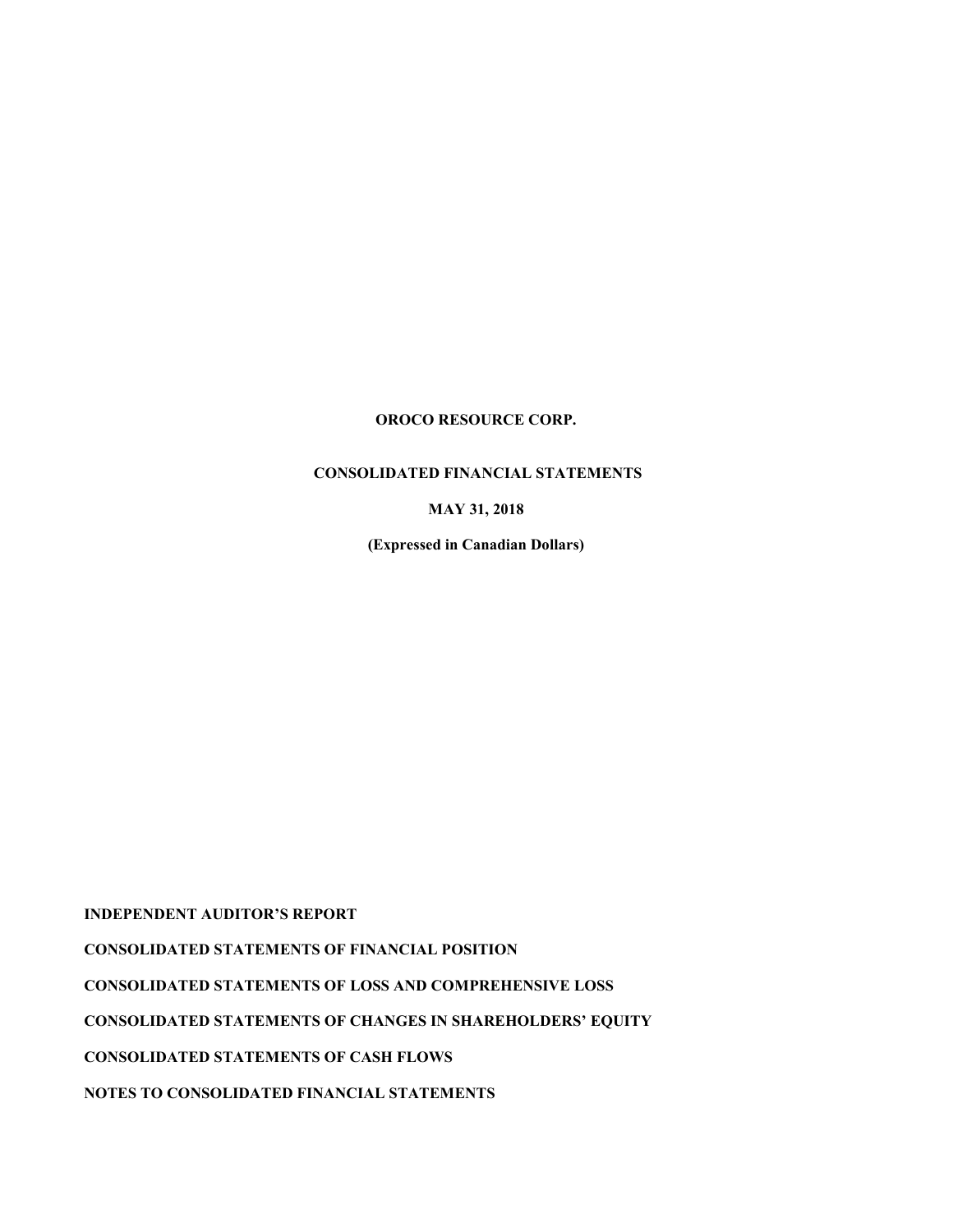# $\sum$ AVIDSON  $\&$  COMPANY LLP  $\_\_\_\_\$ Chartered Professional Accountants  $\_\_\_\$

# **INDEPENDENT AUDITORS' REPORT**

To the Shareholders of Oroco Resource Corp.

We have audited the accompanying consolidated financial statements of Oroco Resource Corp., which comprise the consolidated statements of financial position as at May 31, 2018 and 2017 and the consolidated statements of loss and comprehensive loss, changes in shareholders' equity, and cash flows for the years then ended, and a summary of significant accounting policies and other explanatory information.

## *Management's Responsibility for the Consolidated Financial Statements*

Management is responsible for the preparation and fair presentation of these consolidated financial statements in accordance with International Financial Reporting Standards, and for such internal control as management determines is necessary to enable the preparation of consolidated financial statements that are free from material misstatement, whether due to fraud or error.

## *Auditors' Responsibility*

Our responsibility is to express an opinion on these consolidated financial statements based on our audits. We conducted our audits in accordance with Canadian generally accepted auditing standards. Those standards require that we comply with ethical requirements and plan and perform the audit to obtain reasonable assurance about whether the consolidated financial statements are free from material misstatement.

An audit involves performing procedures to obtain audit evidence about the amounts and disclosures in the consolidated financial statements. The procedures selected depend on the auditors' judgment, including the assessment of the risks of material misstatement of the consolidated financial statements, whether due to fraud or error. In making those risk assessments, the auditor considers internal control relevant to the entity's preparation and fair presentation of the consolidated financial statements in order to design audit procedures that are appropriate in the circumstances, but not for the purpose of expressing an opinion on the effectiveness of the entity's internal control. An audit also includes evaluating the appropriateness of accounting policies used and the reasonableness of accounting estimates made by management, as well as evaluating the overall presentation of the consolidated financial statements.

We believe that the audit evidence we have obtained in our audits is sufficient and appropriate to provide a basis for our audit opinion.

## *Opinion*

In our opinion, these consolidated financial statements present fairly, in all material respects, the financial position of Oroco Resource Corp. as at May 31, 2018 and 2017 and its financial performance and its cash flows for the years then ended in accordance with International Financial Reporting Standards.

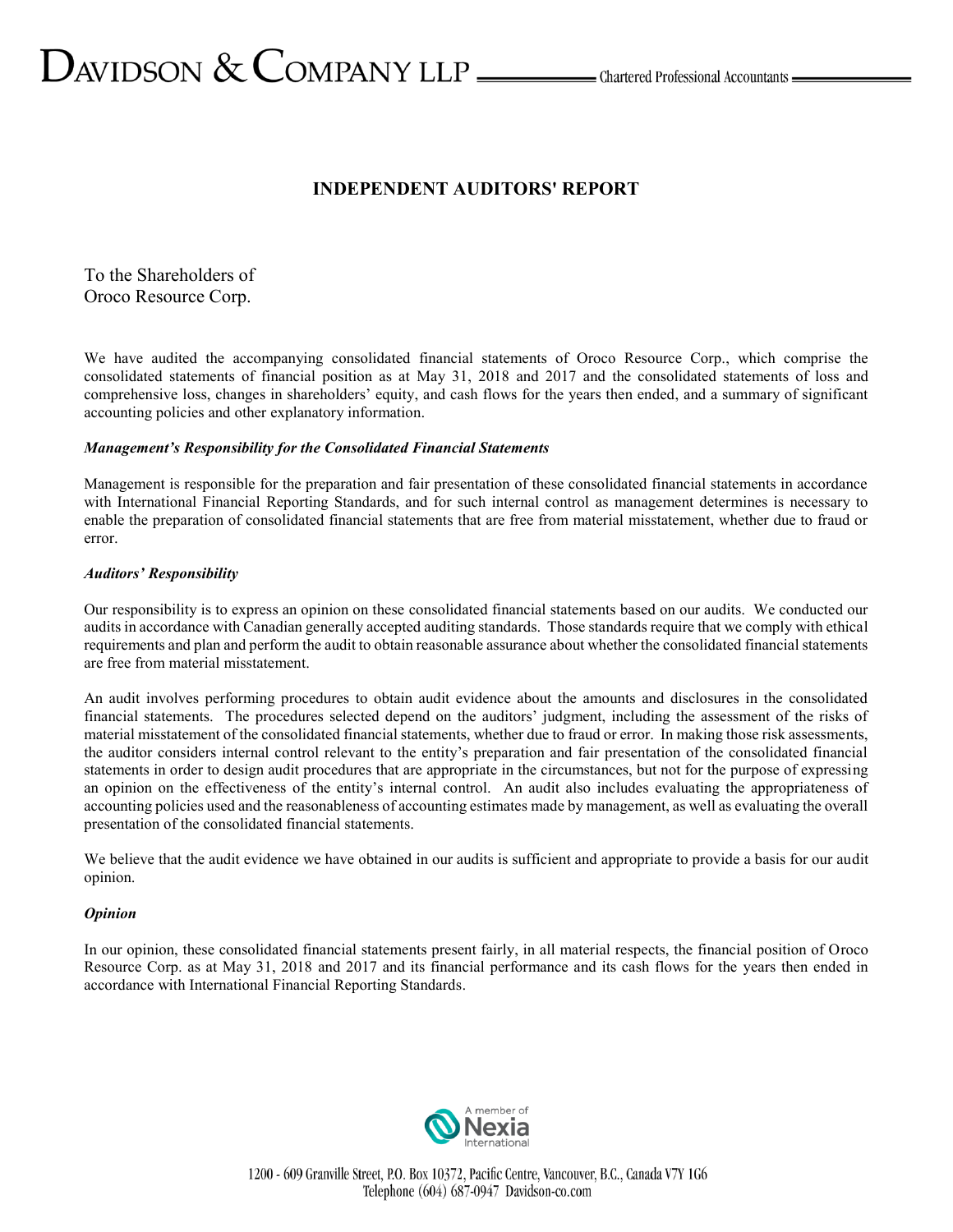## *Emphasis of Matter*

Without qualifying our opinion, we draw attention to Note 1 in the consolidated financial statements which describes conditions and matters that indicate the existence of a material uncertainty that may cast significant doubt about Oroco Resource Corp.'s ability to continue as a going concern.

# **"DAVIDSON & COMPANY LLP"**

Vancouver, Canada Chartered Professional Accountants

September 27, 2018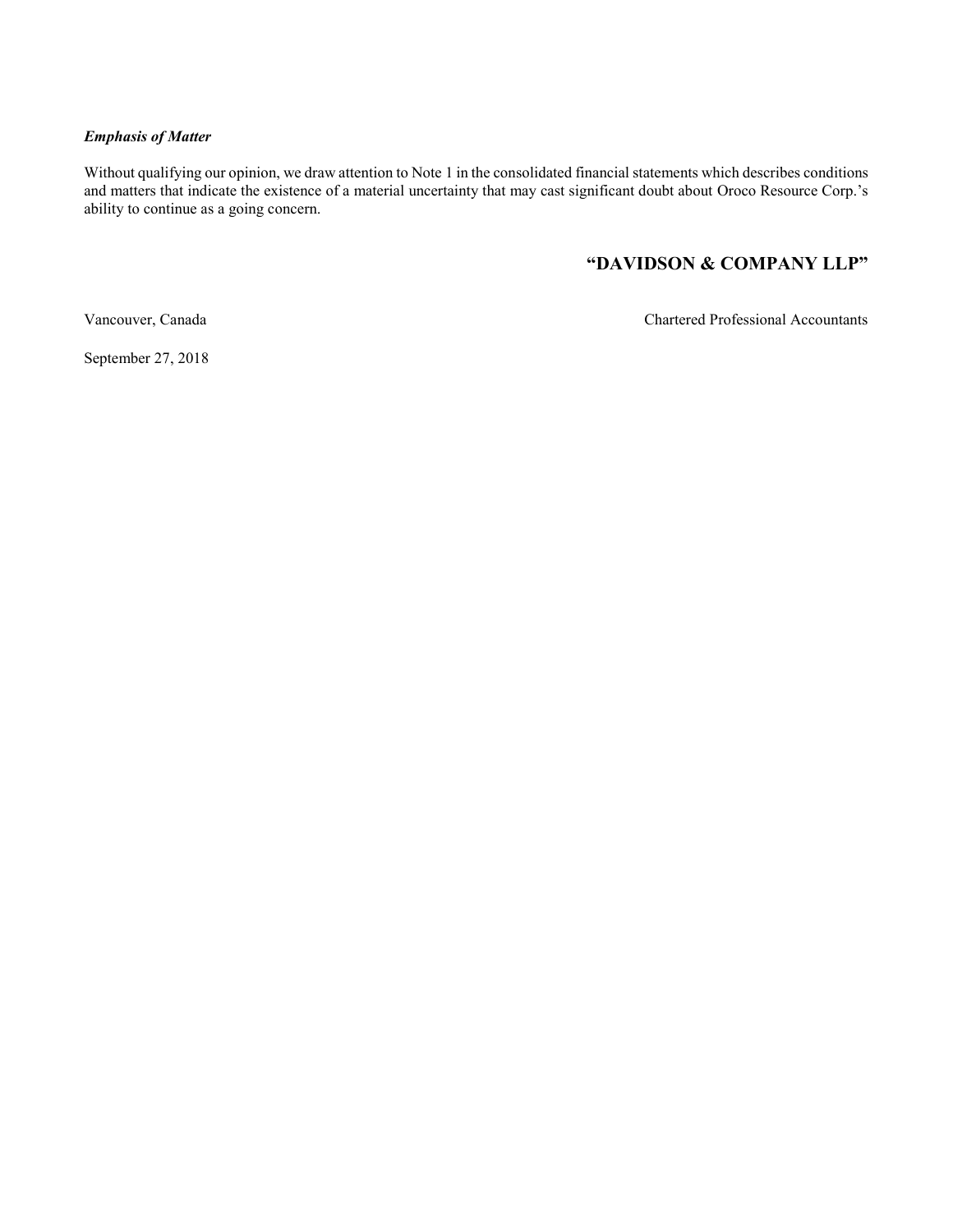## **OROCO RESOURCE CORP.** CONSOLIDATED STATEMENTS OF FINANCIAL POSITION (Expressed in Canadian Dollars) AS AT MAY 31

|                                                           |              | 2018           |               | 2017           |
|-----------------------------------------------------------|--------------|----------------|---------------|----------------|
|                                                           |              |                |               |                |
|                                                           |              |                |               |                |
| <b>ASSETS</b>                                             |              |                |               |                |
| <b>Current</b>                                            |              |                |               |                |
| Cash                                                      | \$           | 938,804        | \$            | 1,373,872      |
| Receivables                                               |              | 33,162         |               | 20,982         |
| Prepaid expenses and advances                             |              | 4,011          |               | 4,915          |
|                                                           |              | 975,977        |               | 1,399,769      |
|                                                           |              |                |               |                |
| <b>Available for sale securities (Notes 4 and 10)</b>     |              | 548,600        |               | 1,119,466      |
| Investment in and advances to associated company (Note 4) |              | 721,608        |               | 164,556        |
| <b>Deferred acquisition costs</b>                         |              | 9,759          |               |                |
| <b>Exploration and evaluation assets (Note 6)</b>         |              | 681,547        |               | 292,329        |
| Equipment (Note 7)                                        |              | 6,851          |               | 8,083          |
|                                                           |              |                |               |                |
|                                                           | \$           | 2,944,342      | $\mathbb{S}$  | 2,984,203      |
|                                                           |              |                |               |                |
|                                                           |              |                |               |                |
| <b>LIABILITIES AND SHAREHOLDERS' EQUITY</b>               |              |                |               |                |
|                                                           |              |                |               |                |
| <b>Current</b>                                            |              |                |               |                |
| Trade payables and accrued liabilities (Note 10)          | $\mathbb{S}$ | 296,859        | $\mathbf S$   | 200,207        |
|                                                           |              |                |               |                |
| <b>Deferred tax liability (Note 12)</b>                   |              | 13,443         |               | 13,443         |
|                                                           |              |                |               |                |
|                                                           |              | 310,302        |               | 213,650        |
|                                                           |              |                |               |                |
| Shareholders' equity                                      |              |                |               |                |
| Share capital (Note 9)                                    |              | 18,115,678     |               | 16,973,847     |
| Reserves (Note 9)                                         |              | 2,392,571      |               | 2,293,674      |
| Deficit                                                   |              | (17, 874, 209) |               | (16, 496, 968) |
|                                                           |              |                |               |                |
|                                                           |              | 2,634,040      |               | 2,770,553      |
|                                                           | \$           | 2,944,342      | <sup>\$</sup> | 2,984,203      |
|                                                           |              |                |               |                |

**Nature of operations and going concern** (Note 1) **Subsequent events** (Note 15)

## **Approved on behalf of the Board:**

Craig Dalziel – Director Steve Vanry – Director

*"Craig Dalziel" "Steve Vanry"*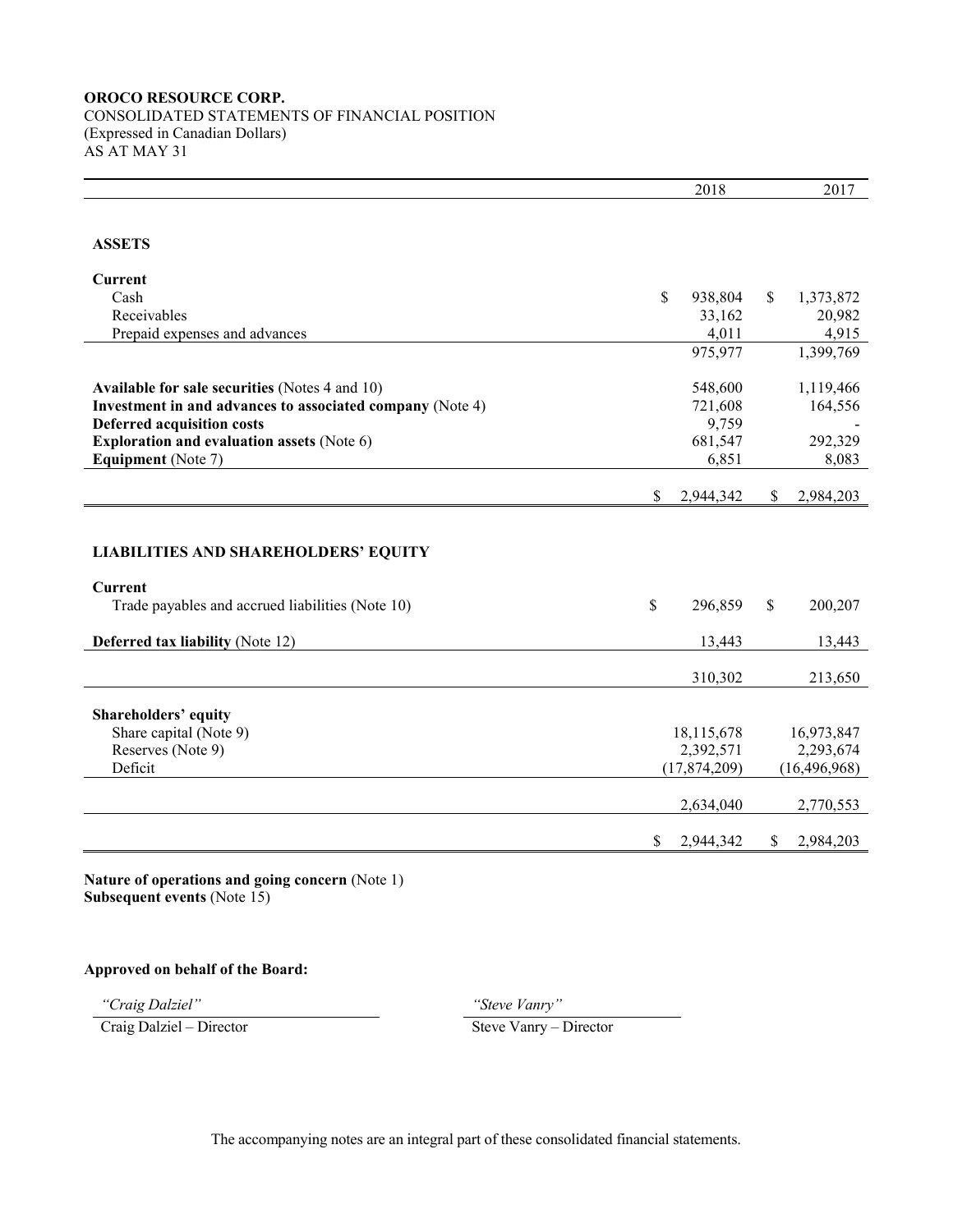CONSOLIDATED STATEMENTS OF LOSS AND COMPREHENSIVE LOSS (Expressed in Canadian Dollars) YEAR ENDED MAY 31

|                                                        | 2018                     | 2017          |
|--------------------------------------------------------|--------------------------|---------------|
|                                                        |                          |               |
| <b>Expenses</b>                                        |                          |               |
| Business development                                   | \$<br>61,311             | \$<br>96,778  |
| Depreciation (Note 7)                                  | 1,232                    | 1,534         |
| Consulting fees (Note 10)                              | 68,925                   | 67,934        |
| Foreign currency loss (gain)                           | 76,870                   | (38, 585)     |
| Management and director fees (Note 10)                 | 244,500                  | 245,500       |
| Office and general                                     | 103,964                  | 86,489        |
| Professional fees (Note 10)                            | 284,525                  | 185,416       |
| Property investigation costs                           | 336,942                  | 134,207       |
| Rent                                                   | 74,954                   | 61,518        |
| Share-based payment (Notes 9 and 10)                   | 184,289                  |               |
| Shareholder communications and investor relations      | 23,024                   | 300           |
| Transfer agent and filing fees                         | 19,166                   | 24,352        |
| Travel                                                 | 28,500                   | 1,702         |
| <b>Operating loss</b>                                  | $\overline{(1,508,202)}$ | (867, 145)    |
|                                                        |                          |               |
| Equity loss in associated company (Note 4)             | (18, 868)                |               |
| Gain on sale of available for sale securities (Note 4) | 7,678                    | 521,549       |
| Gain on settlement of accounts payable                 |                          | 42,161        |
| Interest income                                        |                          | 41,941        |
| Royalty revenue (Note 5)                               | 142,151                  | 106,125       |
|                                                        | 130,961                  | 711,776       |
|                                                        |                          |               |
| Loss for the year                                      | (1,377,241)              | (155, 369)    |
|                                                        |                          |               |
| Unrealized loss on fair value of available for sale    |                          |               |
| securities (Note 4)                                    | (80, 389)                | (944,908)     |
|                                                        |                          |               |
| Loss and comprehensive loss for the year               | \$(1,457,630)            | \$(1,100,277) |
| Basic and diluted loss per common shares               | \$<br>(0.02)             | \$<br>(0.00)  |
|                                                        |                          |               |
| Weighted average number of common shares               |                          |               |
| outstanding - basic and diluted                        | 79,332,610               | 77,947,405    |

The accompanying notes are an integral part of these consolidated financial statements.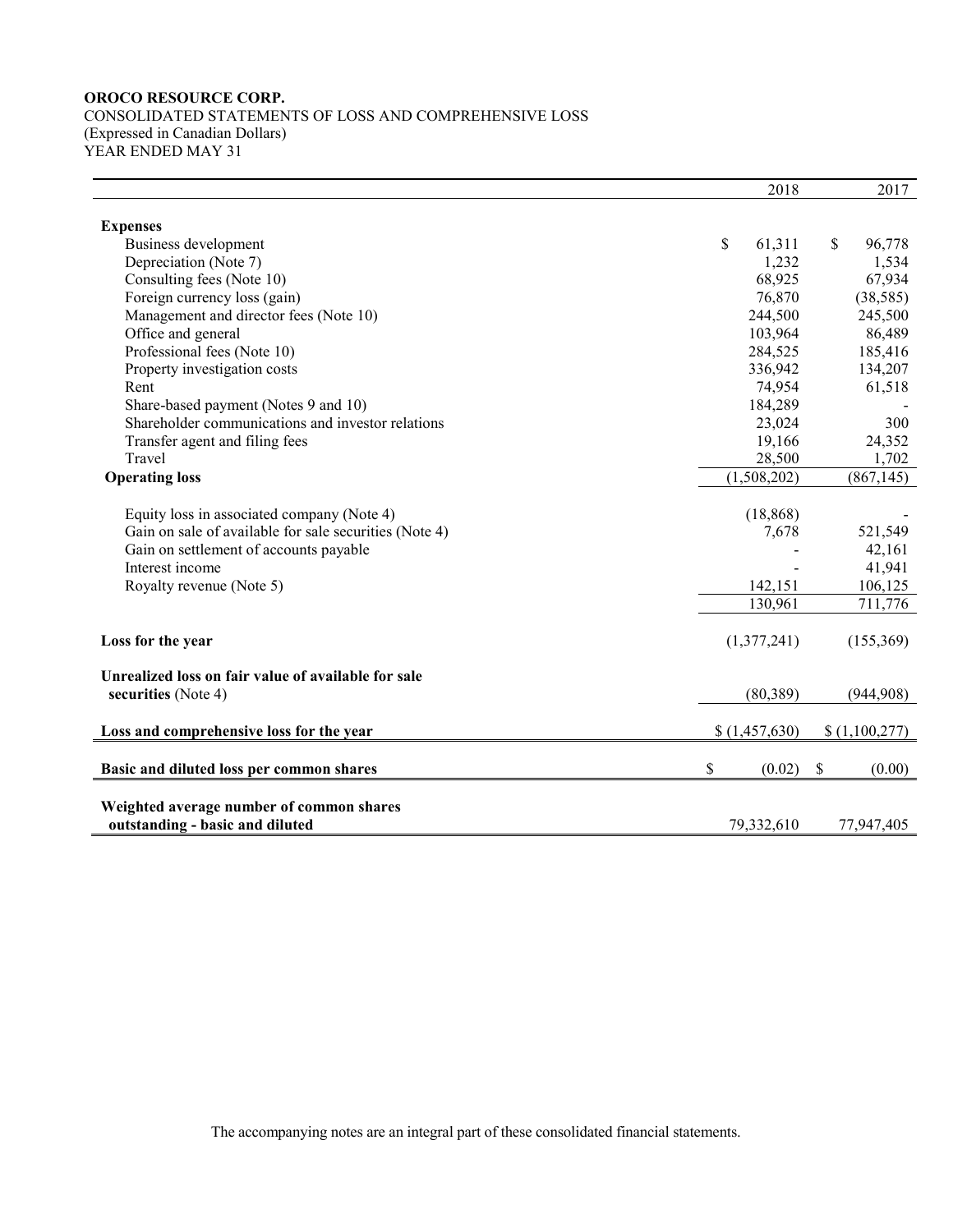CONSOLIDATED STATEMENTS OF CHANGES IN SHAREHOLDERS' EQUITY (Expressed in Canadian Dollars)

|                                                                       | Share Capital |            | Reserves                         |                             |                |                         |
|-----------------------------------------------------------------------|---------------|------------|----------------------------------|-----------------------------|----------------|-------------------------|
|                                                                       | Number        | Amount     | Other<br>comprehensive<br>income | Stock option<br>and warrant | Deficit        | Total                   |
|                                                                       |               | \$         | \$                               | \$                          | \$             | \$                      |
| May 31, 2016<br>Unrealized gain on fair value of                      | 77,947,405    | 16,973,847 | 1,128,328                        | 2,110,254                   | (16,341,599)   | 3,870,830               |
| available for sale securities<br>Loss for the year                    |               |            | (944,908)                        |                             | (155,369)      | (944,908)<br>(155, 369) |
| May 31, 2017                                                          | 77,947,405    | 16,973,847 | 183,420                          | 2,110,254                   | (16, 496, 968) | 2,770,553               |
| Shares issued for cash                                                | 9,000,000     | 900,000    |                                  |                             |                | 900,000                 |
| Share issue costs                                                     |               | (18, 172)  |                                  |                             |                | (18, 172)               |
| Shares issued for option exercise<br>Shares issued for acquisition of | 200,000       | 20,003     |                                  | (5,003)                     |                | 15,000                  |
| exploration and evaluation assets<br>Unrealized loss on fair value of | 2,000,000     | 240,000    |                                  |                             |                | 240,000                 |
| available for sale securities                                         |               |            | (80, 389)                        |                             |                | (80, 389)               |
| Share-based payment                                                   |               |            |                                  | 184,289                     |                | 184,289                 |
| Loss for the year                                                     |               |            |                                  |                             | (1,377,241)    | (1,377,241)             |
| May 31, 2018                                                          | 89, 147, 405  | 18,115,678 | 103,031                          | 2,289,540                   | (17, 874, 209) | 2,634,040               |

The accompanying notes are an integral part of these consolidated financial statements.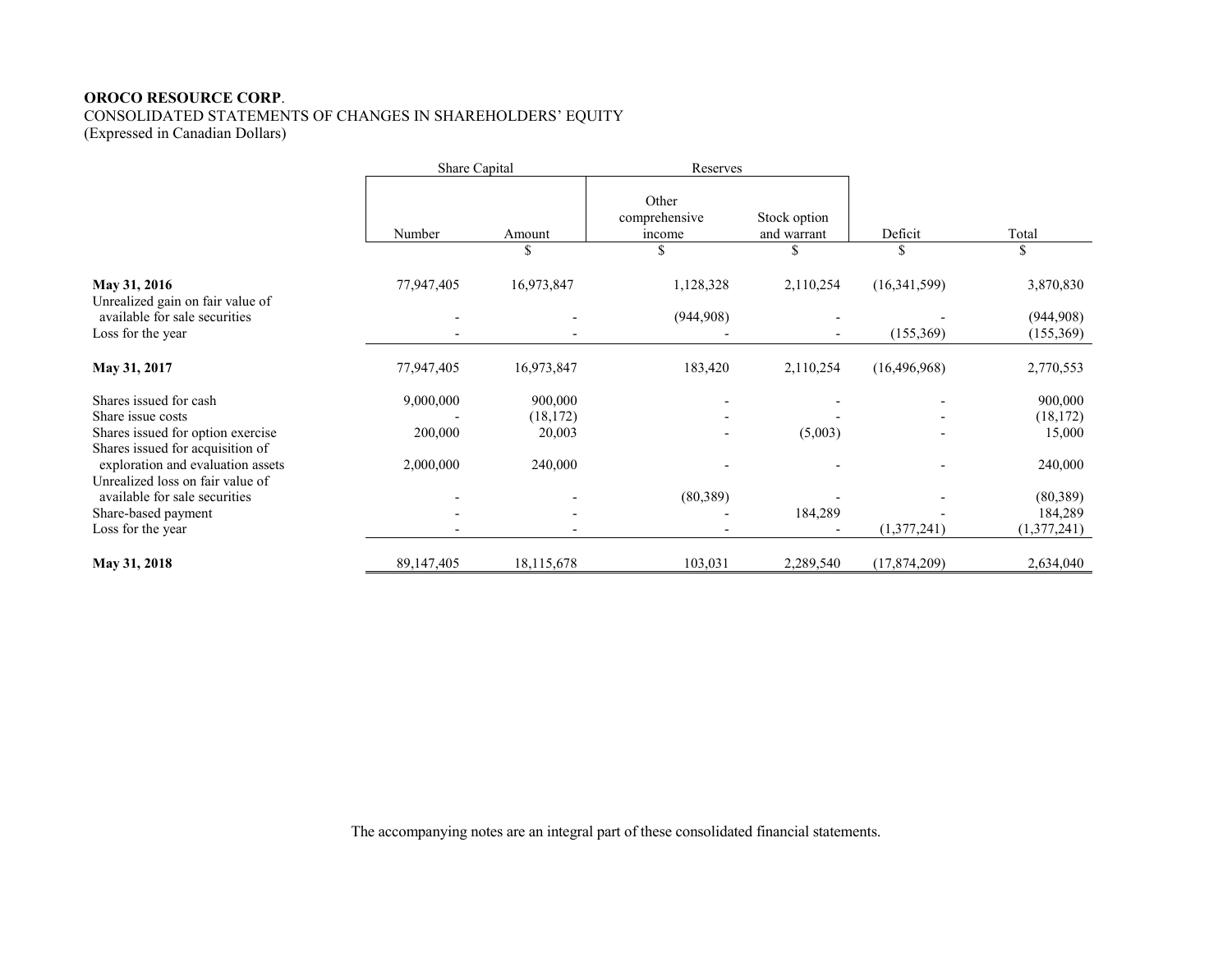CONSOLIDATED STATEMENTS OF CASH FLOWS (Expressed in Canadian Dollars) YEAR ENDED MAY 31

|                                                     | 2018              | 2017            |
|-----------------------------------------------------|-------------------|-----------------|
| <b>CASH FLOWS FROM OPERATING ACTIVITIES</b>         |                   |                 |
| Loss for the year                                   | \$<br>(1,377,241) | \$<br>(155,369) |
| Adjusted for items not involving cash:              |                   |                 |
| Depreciation                                        | 1,232             | 1,534           |
| Equity loss in associated company                   | 18,868            |                 |
| Gain on sale of available for sale securities       | (7,678)           | (521, 549)      |
| Accrued royalty income                              | (142, 151)        | (4, 545)        |
| Foreign exchange gain                               | (2,411)           | (14, 544)       |
| Share-based payment                                 | 184,289           |                 |
| Gain on settlement of accounts payable              |                   | (42,161)        |
|                                                     |                   |                 |
| Changes in working capital items:                   |                   |                 |
| Receivables                                         | 2,350             | (139, 460)      |
| Prepaid expenses                                    | 904               | 3,911           |
| Trade payables and accrued liabilities              | 96,563            | (17, 811)       |
| Net cash used in operating activities               | (1,225,275)       | (889, 994)      |
| <b>CASH FLOWS FROM INVESTING ACTIVITIES</b>         |                   |                 |
| Exploration and evaluation expenditures             | (149, 129)        | (42,074)        |
| Deferred acquisition costs                          | (9,759)           |                 |
| Proceeds on sale of available for sale securities   | 69,362            | 707,063         |
| Acquisition of available for sale securities        | (22, 280)         | (221, 523)      |
| Royalty revenue                                     | 130,032           | 109,646         |
| Note receivable and interest income                 |                   | 1,468,183       |
| Advances to associated company                      | (124, 847)        | (216, 530)      |
| Advances repaid by associated company               |                   | 51,974          |
|                                                     |                   |                 |
| Net cash provided by (used in) investing activities | (106, 621)        | 1,856,739       |
| <b>CASH FLOWS FROM FINANCING ACTIVITIES</b>         |                   |                 |
| Proceeds from share issue                           | 915,000           |                 |
| Share issue cost                                    | (18, 172)         |                 |
|                                                     |                   |                 |
| Net cash provided by financing activities           | 896,828           |                 |
| Change in cash                                      | (435,068)         | 966,745         |
| Cash, beginning of year                             | 1,373,872         | 407,127         |
| Cash, end of year                                   | \$<br>938,804     | \$<br>1,373,872 |

**Supplemental cash flow information** (Note 13)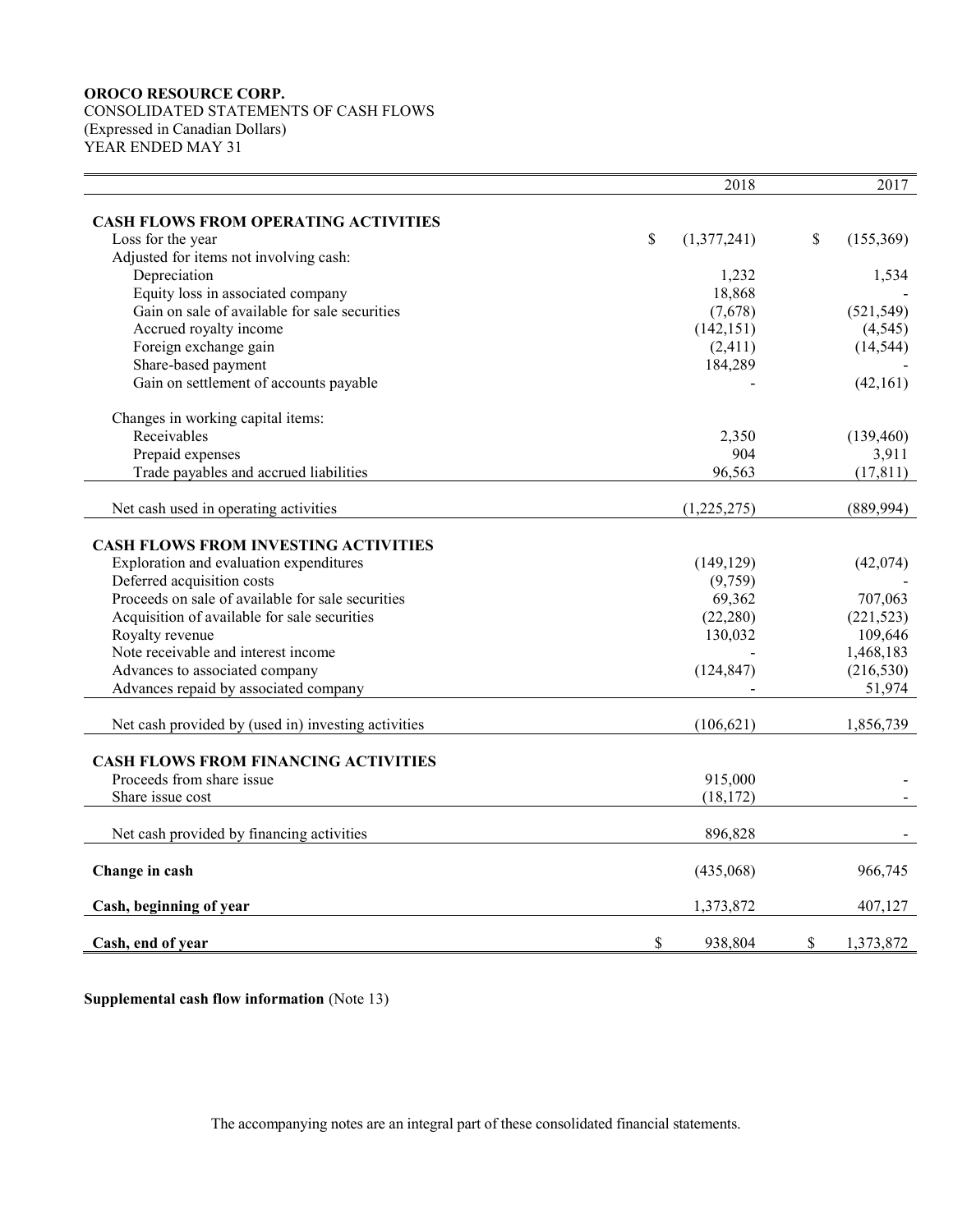## **1. NATURE OF OPERATIONS AND GOING CONCERN**

Oroco Resource Corp. (the "Company") was incorporated on July 7, 2006 under the Business Corporations Act of British Columbia and is in the business of acquiring and exploring exploration and evaluation assets in Mexico. The Company is listed on the TSX Venture Exchange (the "TSX-V").

The Company's head office and principal address is located at #1201 - 1166 Alberni Street, Vancouver, British Columbia, Canada, V6E 3Z3.

The Company is in the exploration stage and has not yet determined whether its exploration and evaluation assets contain reserves that are economically recoverable. The recoverability of amounts shown for exploration and evaluation assets and related deferred exploration expenditures are dependent upon the discovery of economically recoverable reserves, the ability of the Company to obtain necessary financing to complete the development of the mineral properties and upon future profitable production or proceeds from the disposition thereof.

The Company's exploration and evaluation assets consist of the Xochipala, Santo Thomas, and Salvador properties in Mexico. The outlook for the Company is tied to realizing on the value of its exploration and evaluation assets and available for sale securities, raising the financing necessary to maintain operations thereafter, and ultimately on generating future profitable operations. These uncertainties may cast significant doubt as to the ability of the Company to continue as a going concern.

These consolidated financial statements do not reflect adjustments to the carrying value of assets and liabilities, the reported expenses and balance sheet classifications used that would be necessary if the going concern assumption were not appropriate.

## **2. BASIS OF PRESENTATION**

## **Statement of compliance**

These consolidated financial statements have been prepared in accordance with International Financial Reporting Standards ("IFRS") as issued by the International Accounting Standards Board ("IASB") and interpretations of the International Financial Reporting Interpretations Committee ("IFRIC").

These consolidated financial statements were authorized by the Audit Committee and Board of Directors of the Company on September 28, 2018.

#### **Basis of presentation**

These consolidated financial statements have been prepared on a historical cost basis, using the accrual basis of accounting, except for cash flow information and certain financial assets that are measured at fair value, as explained in the significant accounting policies set out in Note 3.

The accounting policies set out below have been applied consistently to all years presented in these consolidated financial statements.

#### **Functional and presentation currency**

These consolidated financial statements are presented in Canadian dollars, unless otherwise noted, which is the functional currency of the parent and of its subsidiaries.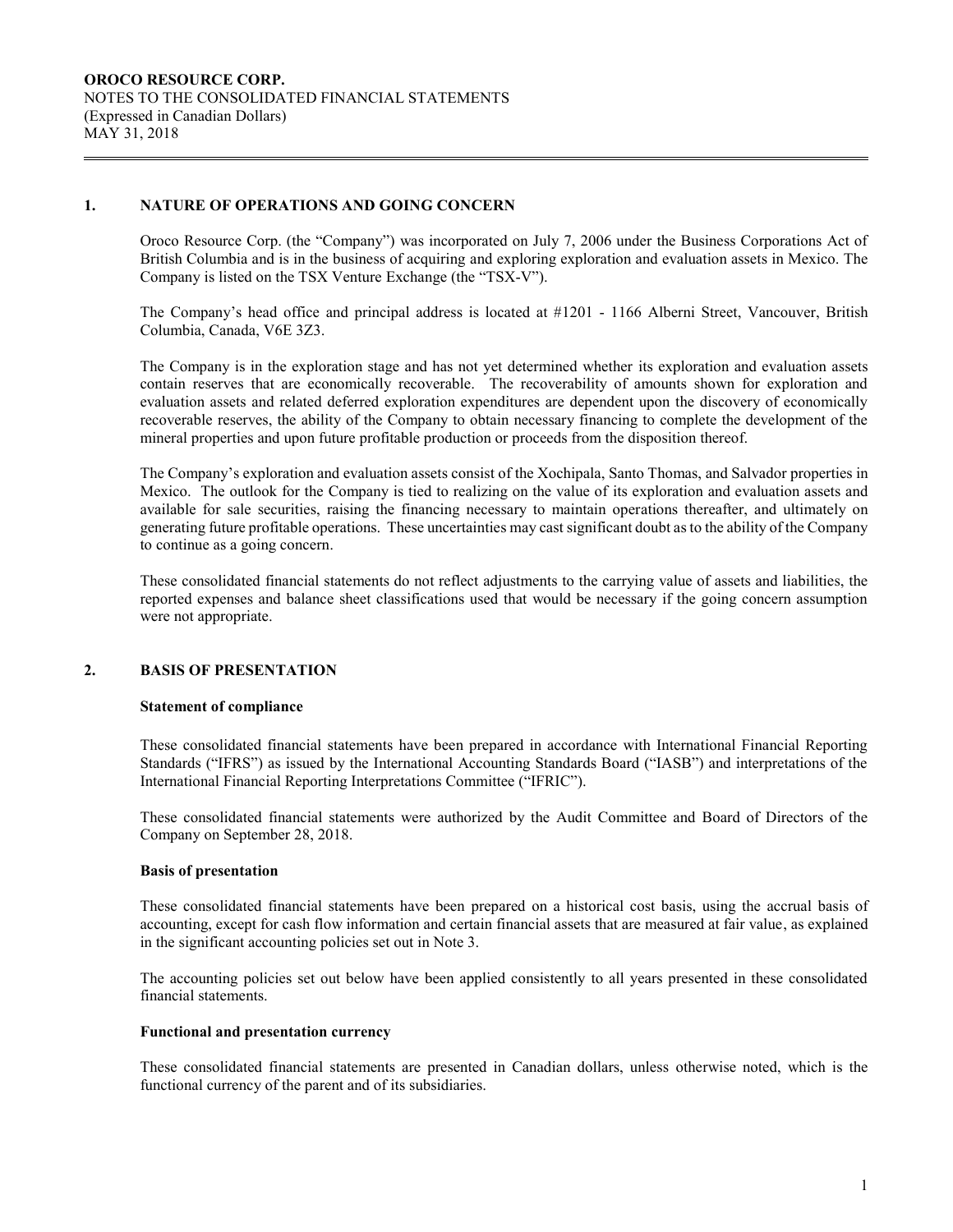## **2. BASIS OF PRESENTATION** (cont'd…)

#### **Basis of consolidation**

These consolidated financial statements include the accounts of the Company and its direct wholly-owned subsidiaries. Control exists when the Company possesses power over an investee, has exposure to variable returns from the investee and has the ability to use its power over the investee to affect its returns. Intercompany balances and transactions, and any unrealized income and expenses arising from intercompany transactions, are eliminated in preparing the consolidated financial statements.

|                                                                         | Country of       | Percentage of      |                                                 |
|-------------------------------------------------------------------------|------------------|--------------------|-------------------------------------------------|
| Name of Subsidiary                                                      | Incorporation    | Ownership          | Principal Activity                              |
| Minera Xochipala S.A. de C.V. ("Minera Xochipala")<br>0973496 B.C. Ltd. | Mexico<br>Canada | $100\%$<br>$100\%$ | <b>Exploration</b> in Mexico<br>Holding company |

The Company also holds an inactive, nominal company incorporated in Canada.

The Company holds a 13.6% interest in Altamura Copper Corp. ("Altamura") which is accounted for as an equity investment.

#### **Significant estimates**

The preparation of these consolidated financial statements requires the Company to make estimates and assumptions concerning the future. The Company's management reviews these estimates and underlying assumptions on an ongoing basis, based on experience and other factors, including expectations of future events that are believed to be reasonable under the circumstances. Revisions to estimates are adjusted for prospectively in the period in which the estimates are revised.

Critical accounting estimates are estimates and assumptions made by management that may result in a material adjustment to the carrying amount of assets and liabilities within the next financial year and are, but are not limited to, the following:

Share-based payment - The fair value of stock options issued are subject to the limitation of the Black-Scholes option pricing model which incorporates market data and which involves uncertainty and subjectivity in estimates used by management in the assumptions. Changes in the input assumptions can materially affect the fair value estimate of stock options.

Valuation of available for sale securities - The Company evaluates, among other factors, the duration and extent to which the fair value of an investment is less than its cost; and the financial health of, and near term business outlook for, the investee, including factors such as industry and sector performance, changes in technology, and operational and financing cash flow.

The carrying value and the recoverability of exploration and evaluation assets – Management has determined that exploration, evaluation and related costs incurred, which were capitalized may have future economic benefits and may be economically recoverable. Management uses several criteria in its assessments of economic recoverability and probability of future economic benefits including geologic and other technical information, history of conversion of mineral deposits with similar characteristics to its own properties to proven and probable mineral reserves, scoping and feasibility studies, accessible facilities and existing permits.

Valuation of production royalty - The Company is entitled to royalty income as disclosed in Note 5. The Company has estimated the value of the production royalty to be \$Nil due to lack of certainty of future ongoing production and values.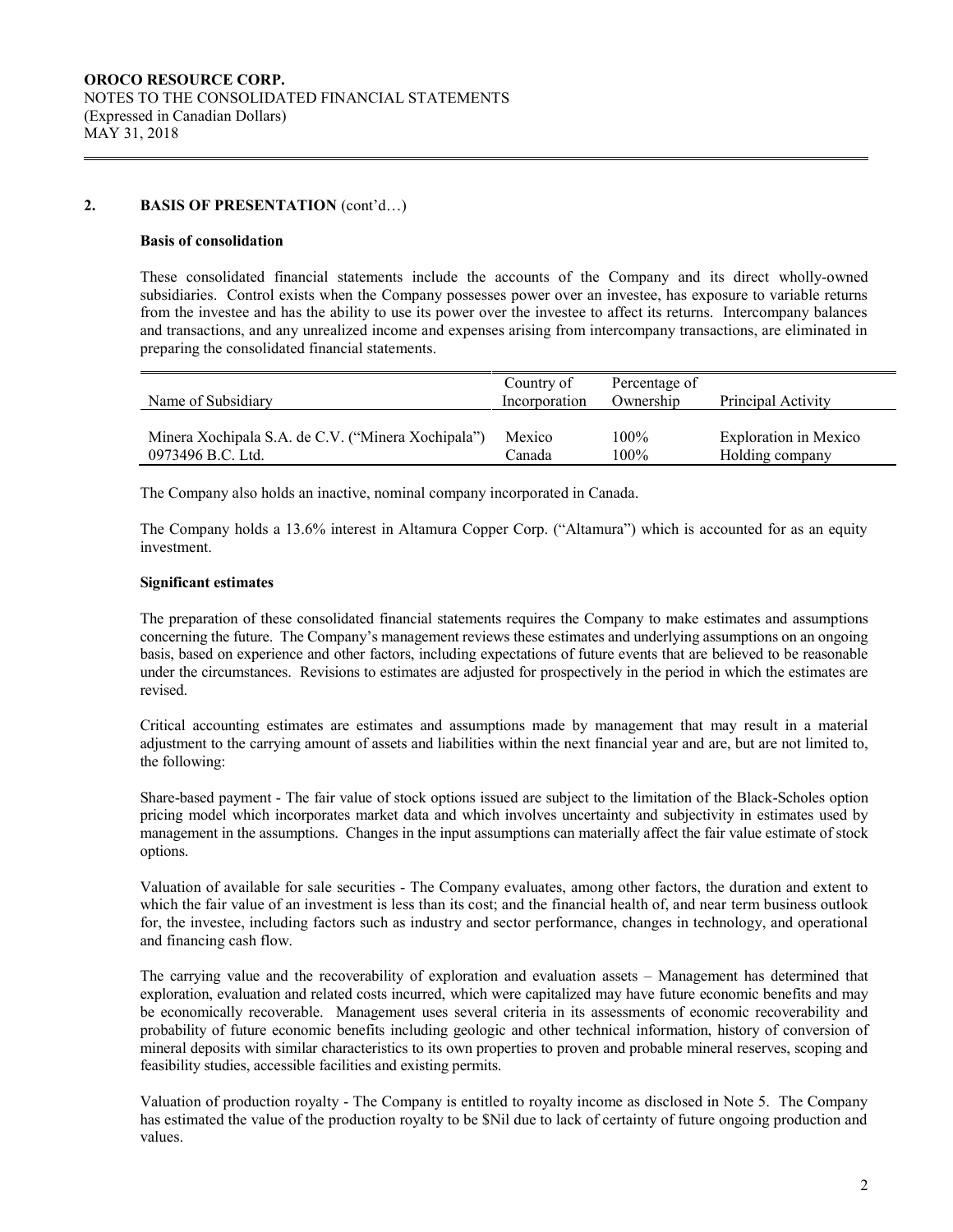## **2. BASIS OF PRESENTATION** (cont'd…)

#### **Significant judgments**

Information about critical judgments in applying accounting policies that have the most significant effect on the amounts recognized in the consolidated financial statements are, but are not limited to, the following:

Determination of functional currency - The functional currency of the Company and its subsidiaries is the currency of the primary economic environment in which each entity operates. The Company has determined the functional currency of each entity to be the Canadian dollar. Determination of the functional currency may involve certain judgments to determine the primary economic environment. The functional currency may change if there is a change in events and conditions which determines the primary economic environment.

Classification of investments as subsidiaries, joint ventures, associated company and portfolio investments - Classification of investments requires judgement as to whether the Company controls, has joint control of or significant influence over the strategic financial and operating decisions relating to the activity of the investee. In assessing the level of control or influence that the Company has over an investment, management considers ownership percentages, board representation as well as other relevant provisions in shareholder agreements. If an investor holds or has the ability to hold 20% or more of the voting power of the investee, it is presumed that the investor has significant influence, unless it can be clearly demonstrated that this is not the case. Conversely, if the investor holds less than 20% of the voting power of the investee, it is presumed that the investor does not have significant influence, unless such influence can be clearly demonstrated.

#### **Financial assets**

All financial assets are initially recorded at fair value and designated upon inception into one of the following four categories: held to maturity, available for sale, loans and receivables or at fair value through profit or loss ("FVTPL").

Financial assets classified as FVTPL are measured at fair value with unrealized gains and losses recognized through profit or loss. The Company's cash and investment in associated company is classified as FVTPL.

Financial assets classified as loans and receivables and held to maturity assets are measured at amortized cost. The Company's receivables and note receivable are classified as loans and receivables.

Financial assets classified as available for sale are measured at fair value with unrealized gains and losses recognized in other comprehensive income or loss except for losses in value that are considered other than temporary which are recognized in profit or loss. Available for sale securities have been classified as available for sale assets.

Transaction costs associated with FVTPL financial assets are expensed as incurred, while transaction costs associated with all other financial assets are included in the initial carrying amount of the asset.

#### **Financial liabilities**

All financial liabilities are initially recorded at fair value and designated upon inception as FVTPL or other financial liabilities.

Financial liabilities classified as FVTPL include financial liabilities held for trading and financial liabilities designated upon initial recognition as FVTPL. Derivatives, including separated embedded derivatives are also classified as held for trading and recognized at fair value with changes in fair value recognized in profit or loss unless they are designated as effective hedging instruments. Fair value changes on financial liabilities classified as FVTPL are recognized in profit or loss. The Company has not classified any financial liabilities as FVTPL.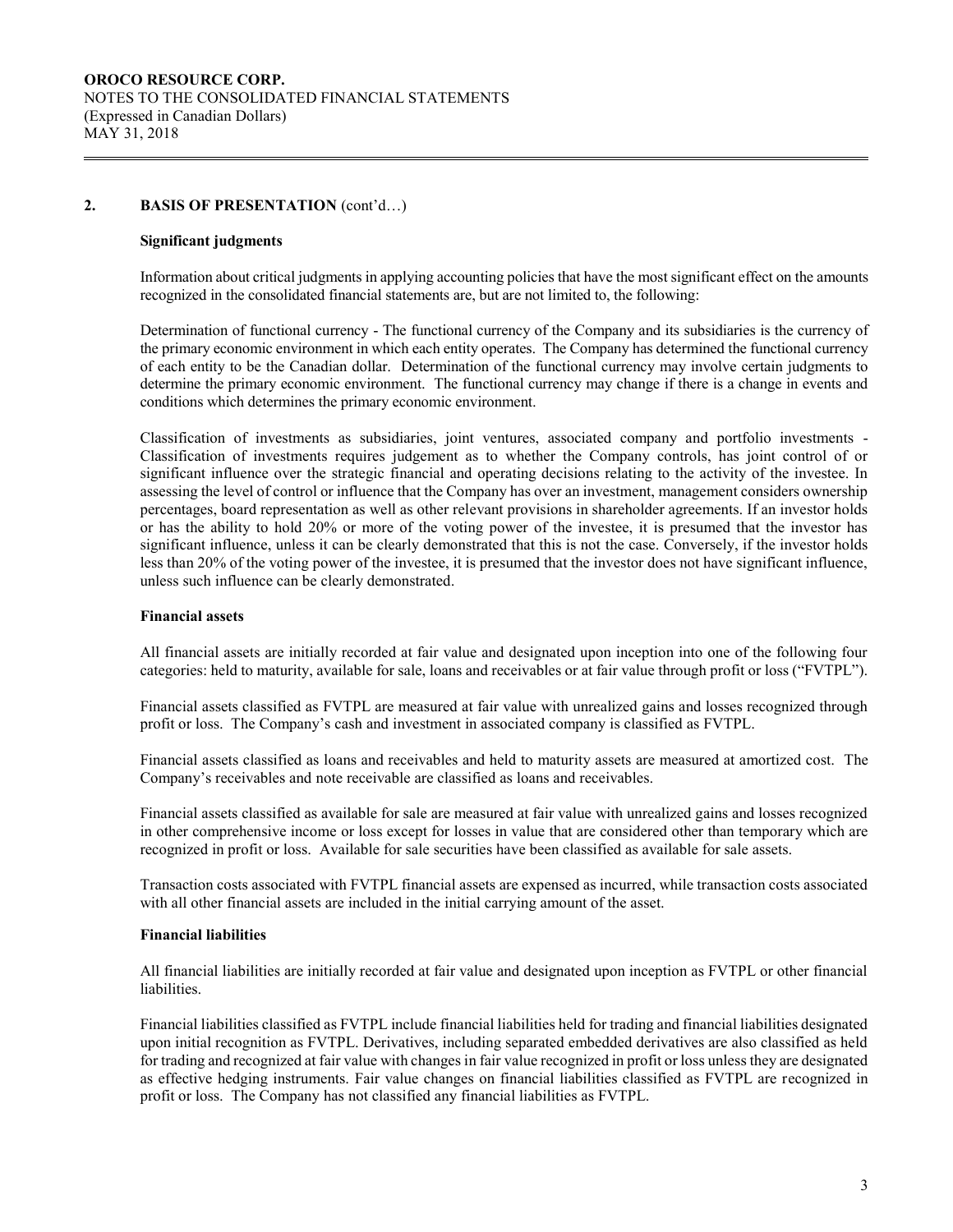#### **Financial liabilities** (cont'd…)

Financial liabilities classified as other financial liabilities are initially recognized at fair value less directly attributable transaction costs. After initial recognition, other financial liabilities are subsequently measured at amortized cost using the effective interest rate method. The effective interest rate method is a method of calculating the amortized cost of a financial liability and of allocating interest expense over the relevant period. The effective interest rate is the rate that discounts estimated future cash payments through the expected life of the financial liability, or, where appropriate, a shorter period. The Company's trade payables and accrued liabilities are classified as other financial liabilities.

#### **Investments in associated companies**

The Company accounts for its long-term investments in affiliated companies over which it has significant influence using the equity basis of accounting, whereby the investment is initially recorded at cost, adjusted to recognize the Company's share of earnings or losses and reduced by dividends received.

The Company assesses its equity investments for impairment if there is objective evidence of impairment as a result of one or more events that occurred after the initial recognition of the equity investment and that the event or events has an impact on the estimated future cash flow of the investment that can be reliably estimated. Objective evidence of impairment of equity investments includes:

- significant financial difficulty of the associated companies;
- becoming probable that the associated companies will enter bankruptcy or other financial reorganization; or,
- national or local economic conditions that correlate with defaults of the associated companies.

#### **Deferred acquisition costs**

Costs relating to the acquisition of potential exploration and evaluation assets are recorded as deferred acquisition costs in advance of obtaining the asset. Once the asset has been acquired, the costs will be recorded as capitalized costs. The costs are written-off should the potential acquisition no longer be considered viable.

#### **Exploration and evaluation assets**

Exploration and evaluation assets include the costs of acquiring licenses, costs associated with exploration and evaluation activity, and the fair value (at acquisition date) of exploration and evaluation assets acquired in a business combination. All costs related to the acquisition and exploration of exploration and evaluation assets are capitalized by property as an intangible asset. Costs incurred before the Company has obtained the legal rights to explore an area are charged to operations.

Exploration and evaluation assets are assessed for impairment if (i) sufficient data exists to determine technical feasibility and commercial viability and (ii) facts and circumstances suggest that the carrying amount exceeds the recoverable amount.

Once the technical feasibility and commercial viability of the extraction of mineral resources in an area of interest are demonstrable, exploration and evaluation assets attributable to that area of interest are first tested for impairment and then reclassified to mining property and development assets within property, plant and equipment.

Recoverability of the carrying amount of the exploration and evaluation assets is dependent on successful development and commercial exploitation, or alternatively, sale of the respective areas of interest.

General exploration costs not related to specific properties and general administrative expenses are charged to operations in the year in which they are incurred.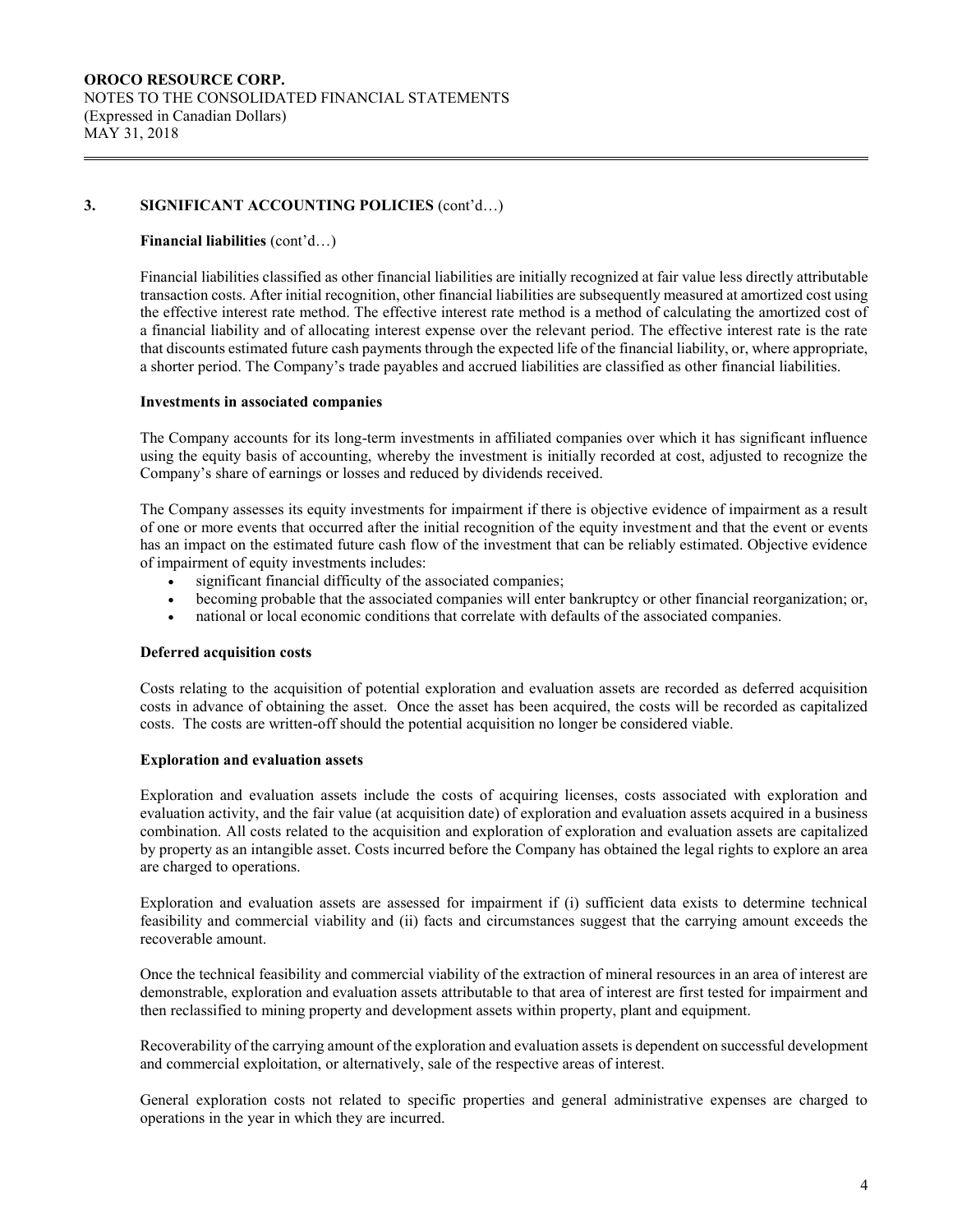#### **Exploration and evaluation assets** (cont'd…)

The Company does not have any producing mineral properties and all of its efforts to date have been exploratory in nature. Upon the establishment of commercial production, carrying values of deferred acquisition and exploration costs are amortized over the estimated life of the mine using the units of production method.

#### **Provisions**

#### *Rehabilitation provisions*

The Company recognizes liabilities for statutory, contractual, constructive or legal obligations, including those associated with the rehabilitation of exploration and evaluation assets and equipment, when those obligations result from the acquisition, construction, development or normal operation of the assets. Initially, a liability for rehabilitation obligation is recognized at its fair value in the period in which it is incurred if a reasonable estimate of cost can be made. The Company records the present value of estimated future cash flows associated with rehabilitation as a liability when the liability is incurred and increases the carrying value of the related assets for that amount.

Subsequently, these capitalized rehabilitation costs are amortized over the life of the related assets. At the end of each period, the liability is increased to reflect the passage of time (accretion expense) and changes in the estimated future cash flows underlying any initial estimates (additional rehabilitation costs).

The Company recognizes its environmental liability on a site-by-site basis when it can be reliably estimated. Environmental expenditures related to existing conditions resulting from past or current operations and from which no current or future benefit is discernible are charged to profit or loss. The Company had no measurable rehabilitation obligations as at May 31, 2018 and 2017.

#### *Other provisions*

Provisions are recognized for liabilities of uncertain timing or amount that have arisen as a result of past transactions, including legal or constructive obligations. The provision is measured at the best estimate of the expenditure required to settle the obligation at the reporting date. The Company had no other provisions as at May 31, 2018 and 2017.

#### **Impairment**

At the end of each reporting period, the carrying amounts of the Company's long-lived assets are reviewed to determine whether there is any indication that those assets are impaired. If any such indication exists, the recoverable amount of the asset is estimated in order to determine the extent of the impairment, if any. The recoverable amount is the higher of fair value less costs to sell and value in use. Fair value is determined as the amount that would be obtained from the sale of the asset in an arm's length transaction between knowledgeable and willing parties. In assessing value in use, the estimated future cash flows are discounted to their present value using a discount rate that reflects current market assessments of the time value of money and the risks specific to the asset.

If the recoverable amount of an asset is estimated to be less than its carrying amount, the carrying amount of the asset is reduced to its recoverable amount and the impairment loss is recognized in profit or loss. For an asset that does not generate largely independent cash inflows, the recoverable amount is determined for the cash generating unit ("CGU") to which the asset belongs.

Where an impairment subsequently reverses, the carrying amount of the asset (or CGU) is increased to the revised estimate and its recoverable amount, but to an amount that does not exceed the carrying amount that would have been determined had no impairment loss been recognized for the asset (or CGU) in prior years. A reversal of an impairment loss is recognized immediately in profit or loss.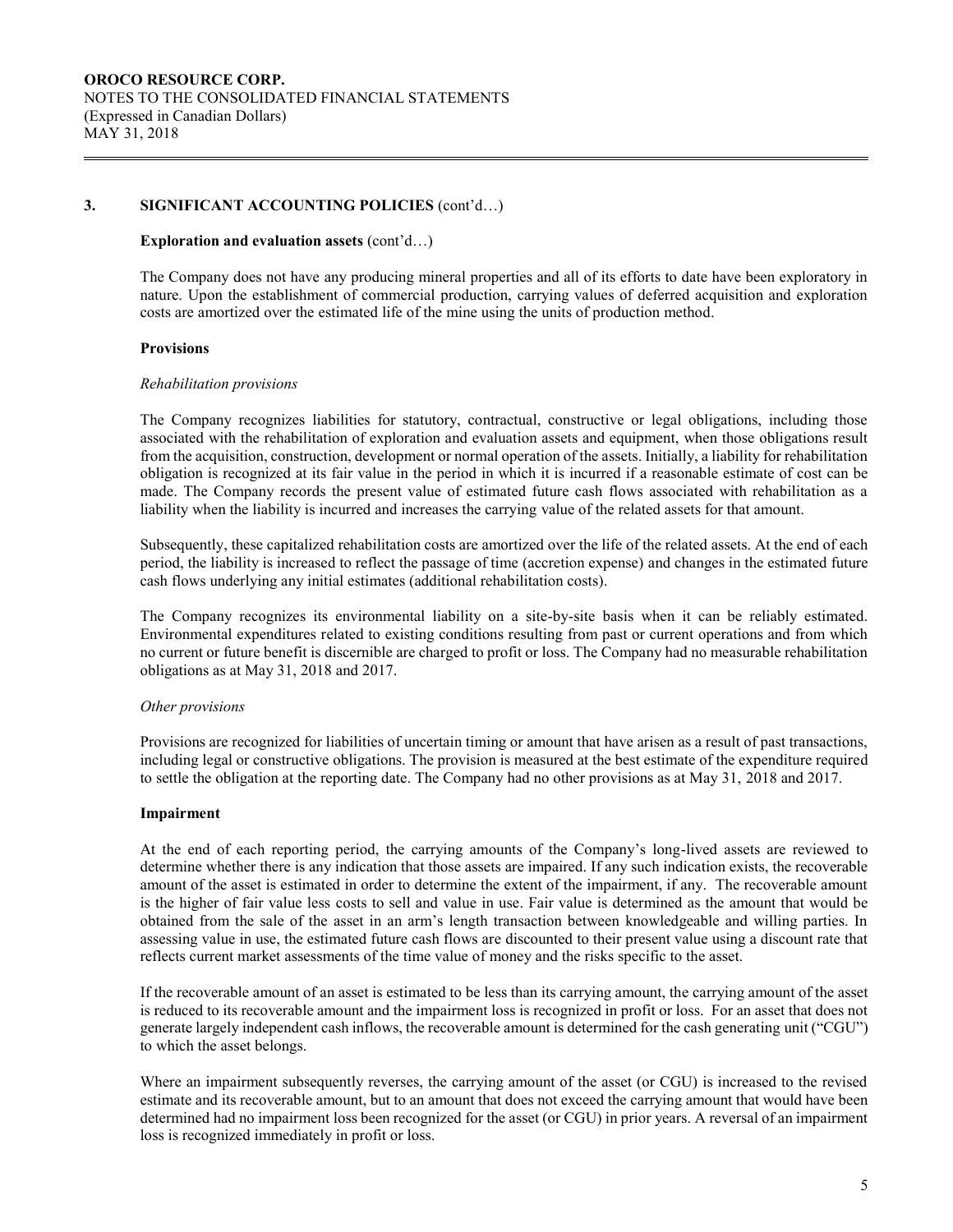#### **Equipment**

Equipment is stated at cost less accumulated depreciation. Depreciation is provided for using the declining-balance method at the following rates per annum:

| Automotive equipment | $10\%$ |
|----------------------|--------|
| Computer equipment   | 30%    |
| Leaseholds           | 20%    |
| Office furniture     | 20%    |
|                      |        |

#### **Foreign currency translation**

Transactions in foreign currencies are translated at the exchange rate in effect at the date of the transaction. Foreign denominated monetary assets and liabilities are translated to their Canadian dollar equivalents using foreign exchange rates prevailing at the statement of financial position date. Non-monetary items are translated into Canadian dollars at the exchange rate in effect on the respective transaction dates. Revenues and expenses are translated at average rates for the period, except for amortization, which is translated on the same basis as the related asset. Exchange gains or losses arising on foreign currency translation are reflected in profit or loss for the year.

#### **Share-based payments**

The fair value of options granted is recognized as stock-based compensation expense with a corresponding increase in reserves. An individual is classified as an employee when the individual is an employee for legal or tax purposes (direct employee) or provides services similar to those performed by a direct employee. Consideration paid on the exercise of stock options is credited to capital stock and the fair value of the options is reclassified from reserves to share capital.

The Company accounts for the granting of stock options and direct awards of stock to employees, directors and nonemployees using the fair value method whereby all awards will be recorded at fair value on the date of grant. Stock based compensation awards are calculated using the Black-Scholes option pricing model. Compensation expense is recognized immediately for past services and pro rata for future services over the vesting period with a corresponding increase in reserves.

#### **Income (loss) per share**

The Company presents basic and diluted earnings (loss) per share data for its common shares. Basic earnings (loss) per share is calculated by dividing the loss attributable to common shareholders of the Company by the weighted average number of common shares outstanding during the period. Diluted earnings (loss) per share is computed similar to basic earnings (loss) per share except that the weighted average shares outstanding are increased to include additional shares for the assumed exercise of stock options and warrants, if dilutive. The number of additional shares is calculated by assuming that outstanding stock options and warrants were exercised and that the proceeds from such exercises were used to acquire common stock at the average market price during the reporting periods. There was no dilutive effect for the years presented.

#### **Share capital**

Common shares are classified as share capital. Incremental costs, net of tax effects, directly attributable to the issue of common shares are recognized as a deduction from equity. Common shares issued for consideration other than cash are valued based on their market value at the date the shares are issued.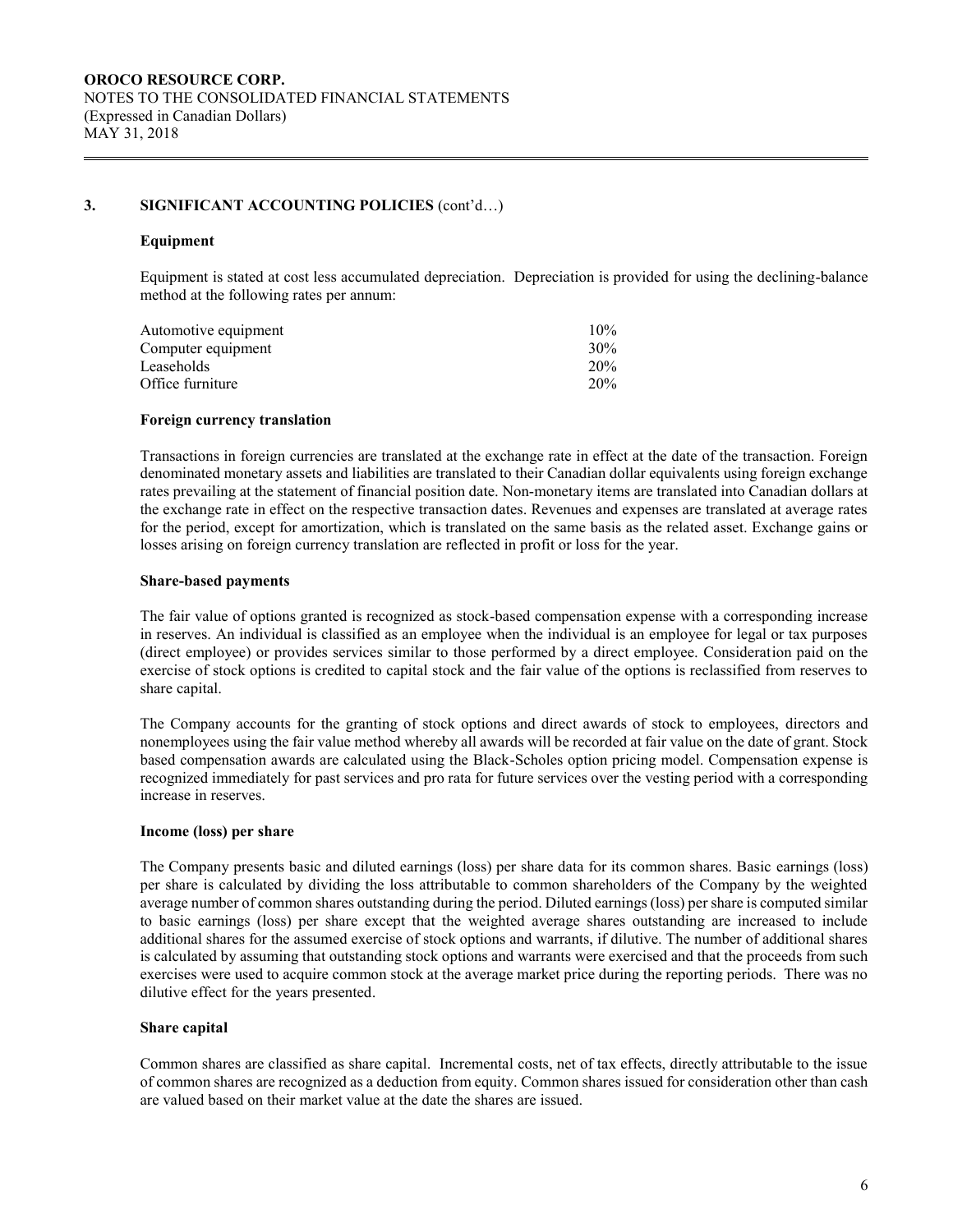#### **Share capital** (cont'd...)

The Company has adopted a residual value method with respect to the measurement of shares and warrants issued as private placement units. The residual value method first allocates value to the more easily measurable component based on fair value and then the residual value, if any, to the less easily measurable component. The Company considers the fair value of common shares issued in the private placements to be the more easily measurable component. The balance, if any, is allocated to the attached warrants. Any fair value attributed to the warrants is recorded as reserves.

#### **Income taxes**

Current tax is the expected tax payable or receivable on the local taxable income or loss for the year, using local tax rates enacted or substantively enacted at the financial position reporting date, and includes any adjustments to tax payable or receivable in respect of previous years.

Deferred income tax is recognized in respect of temporary differences between the carrying amounts of assets and liabilities for financial reporting purposes and the amounts used for taxation purposes. Deferred tax is measured at the tax rates that are expected to be applied to temporary differences when they reverse, based on the laws that have been enacted or substantively enacted by the financial position reporting date. Deferred tax is not recognized for temporary differences which arise on the initial recognition of assets or liabilities in a transaction that is not a business combination and that affects neither accounting, nor taxable profit or loss.

A deferred tax asset is recognized for unused tax losses, tax credits and deductible temporary differences, to the extent that it is probable that future taxable profits will be available against which they can be utilized. Deferred tax assets are reviewed at each reporting date and are reduced to the extent that it is no longer probable that the related tax benefit will be realized.

## **Related party transactions**

Parties are considered to be related if one party has the ability, directly or indirectly, to control the other party or exercise significant influence over the party in making financial and operating decisions. Related parties may be individuals or corporate entities. A transaction is considered to be a related party transaction when there is a transfer of resources or obligations between related parties.

#### **New accounting policies adopted**

The following standards and amendments to existing standards have been adopted by the Company effective June 1, 2017:

## *IFRS 7, Financial instruments: disclosures*

Amendments to IFRS 7 related to the application of IFRS 9, *Financial Instruments*.

#### **New standards, interpretations and amendments to existing standards not yet effective**

The following standards, amendments to standards and interpretations have been issued but are not effective for annual periods beginning on or after January 1, 2018: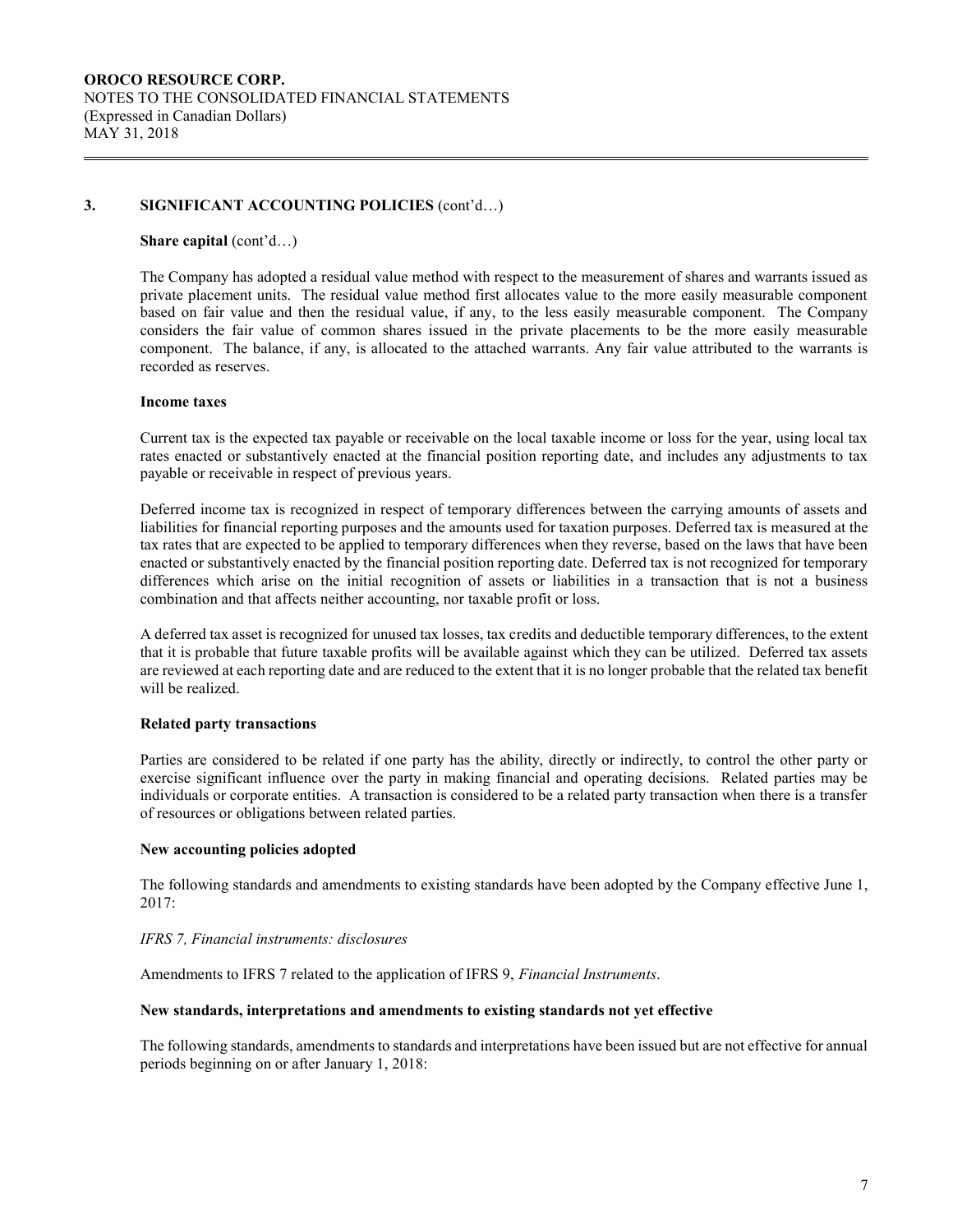#### *IFRS 9, Financial instruments*

This revised standard addresses classification and measurement of financial assets and financial liabilities as well as derecognition of financial instruments. IFRS 9 has three measurement categories for financial assets: amortized cost, fair value through other comprehensive income, and fair value through profit or loss. All equity instruments are measured at either fair value through other comprehensive income or fair value through profit or loss. A debt instrument is measured at amortized cost only if the entity is holding it to collect contractual cash flows and the cash flows represent principal and interest, otherwise it is measured at fair value through profit or loss.

The Company expects this new standard will affect the measurement of its convertible receivable as well as increase disclosure requirements.

#### *IFRS 15, Revenue from contracts with customers*

IFRS 15 is a new standard to establish principles for reporting the nature, amount, timing, and uncertainty of revenue and cash flows arising from an entity's contracts with customers. It provides a single model in order to depict the transfer of promised goods or services to customers. IFRS 15 supersedes *IAS 11, Construction Contracts*, *IAS 18, Revenue*, *IFRIC 13, Customer Loyalty Programs*, *IFRIC 15, Agreements for the Construction of Real Estate*, *IFRIC 18, Transfers of Assets from Customers*, and *SIC-31, Revenue – Barter Transactions involving Advertising Service*.

This standard is not expected to have a material impact on the Company's accounting policies and consolidated financial statements.

The following standards, amendments to standards and interpretations have been issued but are not effective for annual periods beginning on or after January 1, 2019:

#### *IFRS 16, Leases*

This standard sets out the principles for recognition, measurement, presentation, and disclosure of leases including guidance for both parties to a contract, the lessee and the lessor. It eliminates the classification of leases as either operating or finance leases as is required by IAS 17 and instead introduces a single lessee accounting model.

The Company is currently evaluating the impact this standard is expected to have on the Company's consolidated financial statements.

#### **4. INVESTMENTS AND ADVANCE**

#### **(a) Available for Sale Securities**

During year ended May 31, 2018, the Company sold 992,000 (2017 - 2,983,500) Goldgroup Mining Inc. ("Goldgroup") shares resulting in a gain on sale of \$7,678 (2017 - \$521,549). As at May 31, 2018, the remaining 5,601,250 shares had a fair value of \$448,100 (2017 - \$593,393), resulting in other comprehensive loss of \$83,609 (2017 - \$944,908).

The Company owns 375,000 common shares, at a cost of \$75,000, in a private British Columbia company ("BC Co."), related by virtue of a common director, which provides satellite based, geological services to the mining and other industries, which are able to identify, model and monitor subsurface geological structures.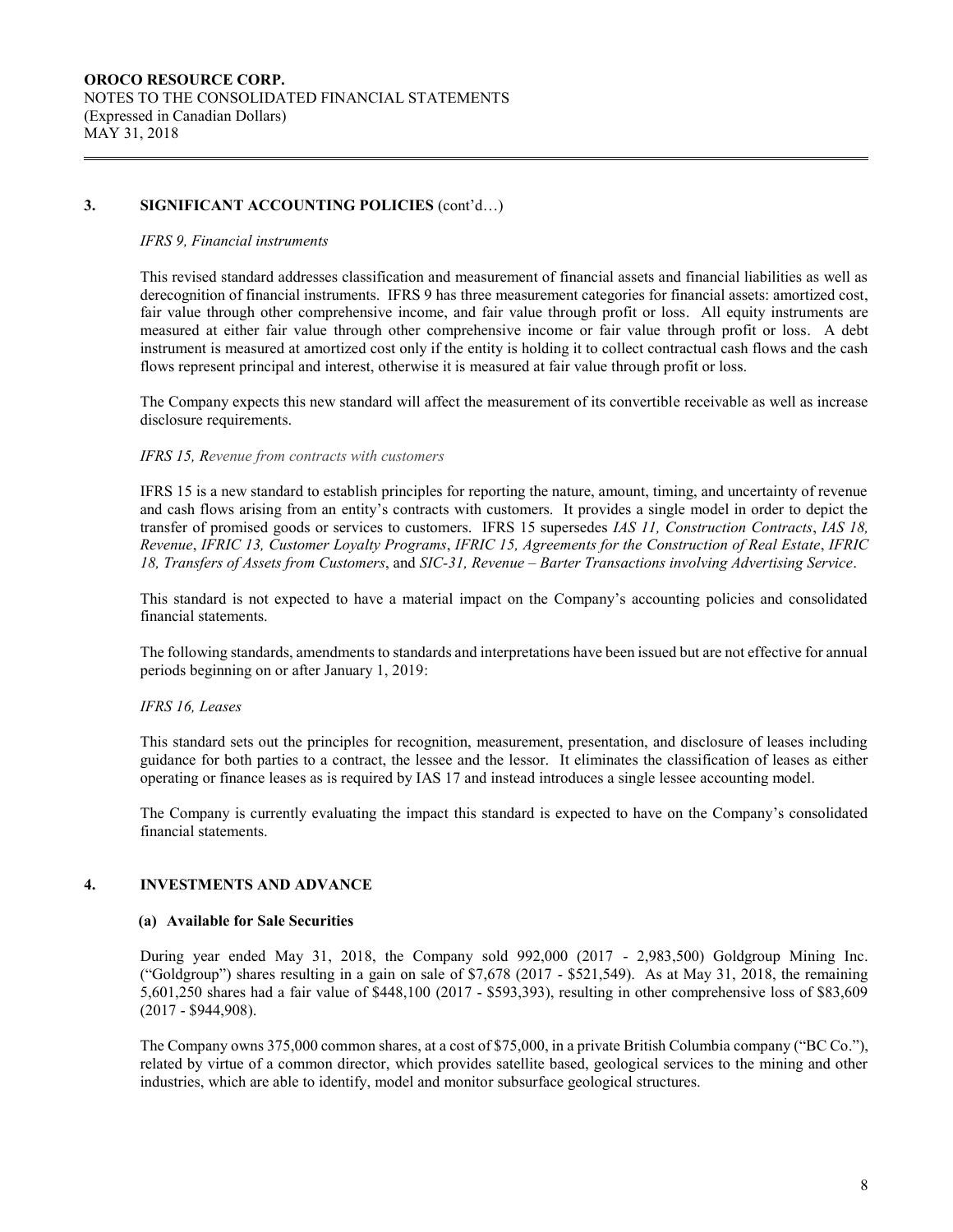## **4. INVESTMENTS AND ADVANCE** (cont'd…)

#### **(a) Available for Sale Securities** (cont'd…)

As at May 31, 2018, the Company owned 425,000 common shares (representing a 13.6% ownership), at a cost of \$451,073, in Altamura, a company related by virtue of a director and officer of the Company and a member of the Company's management collectively having significant influence in Altamura. Subsequent to May 31, 2018, Altamura split its shares on a 1:14 basis and issued 2,000,000 shares to a third party, reducing the Company's ownership of Altamura to 13%. Altamura has an un-registered interest in mineral concessions in Mexico (the "Interest"), the registration of which Interest is subject to a legal dispute between the vendor of the Interest and a third party. The mineral concessions are subject to a 1.5% NSR.

During year ended May 31, 2018, the Company purchased 75,000 (2017 - Nil) shares of a publicly traded company ("Pub Co.") at a cost of \$22,280 (2017 - \$Nil). As at May 31, 2018, the shares had a fair value of \$25,500 (2017 - \$Nil), resulting in other comprehensive gain of \$3,220 (2017 - \$Nil).

| Goldgroup   |               |         |              | BC Co.   |              |  |
|-------------|---------------|---------|--------------|----------|--------------|--|
| Number      | Amount        | Number  | Amount       | Number   | Amount       |  |
|             |               |         |              |          |              |  |
| 9,576,750   | \$1,723,815   | 300,000 | S<br>304,550 |          | S            |  |
|             |               | 125,000 | 146,523      | 375,000  | 75,000       |  |
| (2,983,500) | (185, 514)    |         |              |          |              |  |
|             | (944,908)     |         |              |          |              |  |
| 6,593,250   | 593,393       | 425,000 | 451,073      | 375,000  | 75,000       |  |
|             |               |         |              |          |              |  |
| (992,000)   | (61, 684)     |         |              |          |              |  |
|             |               |         |              |          |              |  |
|             |               |         | (451, 073)   |          |              |  |
|             | (83,609)      |         |              |          |              |  |
| 5,601,250   | \$<br>448,100 | 425,000 | \$           | 375,000  | \$<br>75,000 |  |
|             |               |         |              | Altamura |              |  |

|                       | Pub Co.        |              | Total       |
|-----------------------|----------------|--------------|-------------|
|                       | Number         | Amount       | Amount      |
|                       |                |              |             |
| May 31, 2016          | $\blacksquare$ | \$           | \$2,028,365 |
| <b>Additions</b>      |                |              | 221,523     |
| Disposals             |                |              | (185, 514)  |
| Fair value adjustment |                |              | (944, 908)  |
| May 31, 2017          |                |              | 1,119,466   |
| <b>Additions</b>      | 75,000         | 22,280       | 22,280      |
| Disposals             |                |              | (61, 684)   |
| Transfer to equity    |                |              |             |
| investment            |                |              | (451, 073)  |
| Fair value adjustment |                | 3,220        | (80, 389)   |
| May 31, 2018          | 75,000         | 25,500<br>\$ | 548,600     |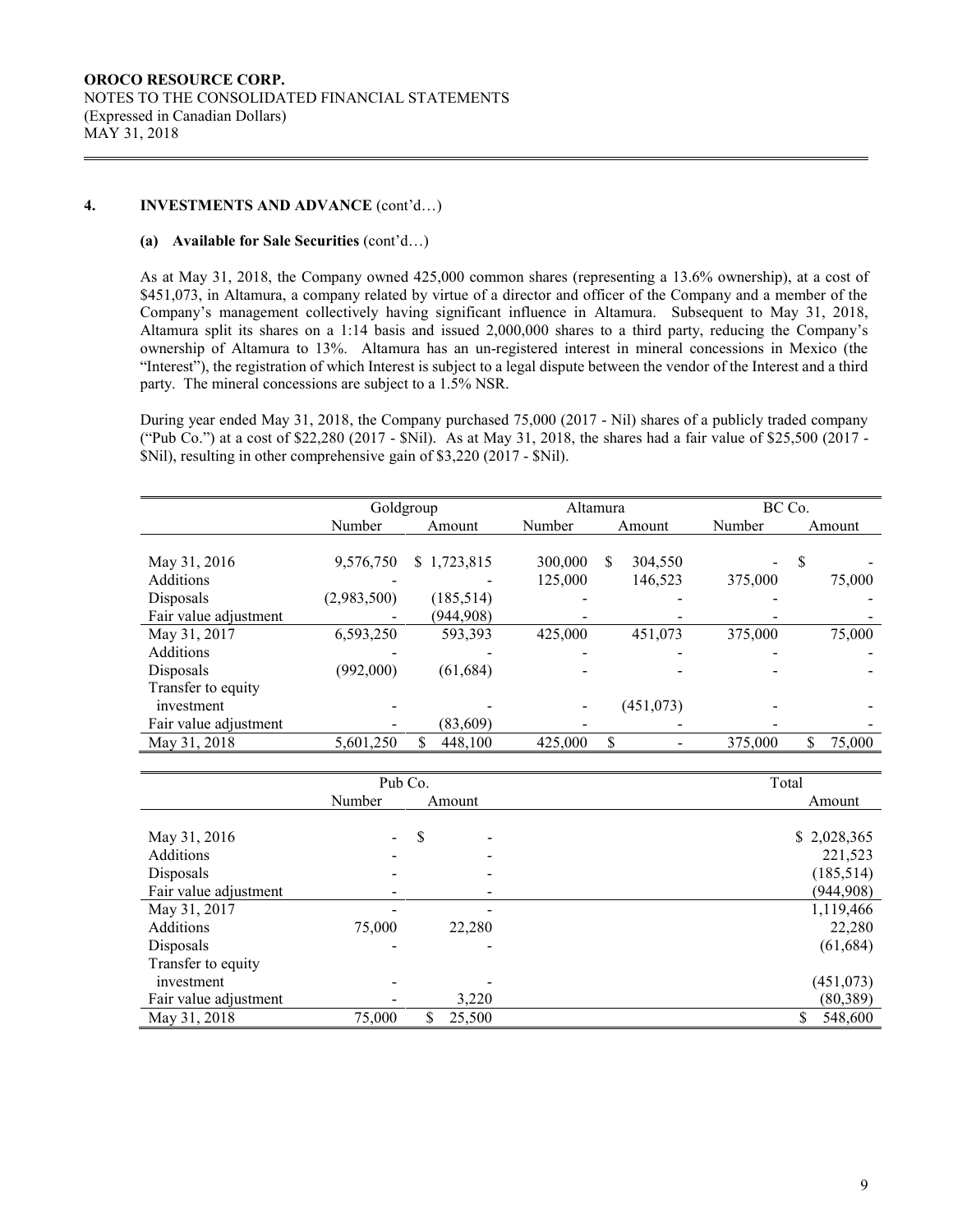## **4. INVESTMENTS AND ADVANCE** (cont'd…)

#### **(b) Equity Investment and Advance**

During the year ended May 31, 2018, the Company advanced \$124,847 (2017 - \$216,530) on behalf of Altamura and received \$Nil (2017 - \$51,974), for total outstanding advances of \$289,403 (2017 - \$164,556) (the "Advances"). Pursuant to an agreement with Altamura dated September 26, 2017, as amended, the Company holds an option to convert the Advances into shares of Altamura (the "Share Option") at a price of US\$0.057 (US\$0.80 pre-split) per share, to a maximum of 3,500,000 (250,000 pre-split) shares. Exercise of the Share Option for all 3,500,000 (250,000 pre-split) shares would result in the Company holding 9,450,000 (675,000 pre-split) common shares, representing a 20% interest in Altamura and according, as of September 27, 2017, the investment has been accounted for as an equity investment. The term of the Share Option has been extended to September 30, 2018. The Advances are secured by promissory notes. Subsequent to May 31, 2018, the Company advanced additional funds and entered into a Restated Option Agreement with Altamura (Note 15).

Information on the equity investment is as follows:

As at May 31, 2018, the Company's investment including dilution gains, less its share of accumulated equity losses was \$432,205 (2017 - \$Nil). The Company's share of the loss for the period from September 26, 2107 to May 31, 2018 was \$18,868 (2017 - \$Nil). The Company does not control operational decisions and the Company's judgment is that it has significant influence, but not control and accordingly equity accounting is appropriate.

As at May 31, 2018, Altamura's aggregate assets, aggregate liabilities and loss for the period then ended are as follows:

|                                                             | Altamura |
|-------------------------------------------------------------|----------|
|                                                             |          |
| Aggregate assets                                            | 359.127  |
| Aggregate liabilities                                       | 508,906  |
| Loss for the period from September 26, 2107 to May 31, 2018 | 138,732  |
| The Company's ownership percentage                          | 13.6%    |
| The Company's share of the loss                             | 18,868   |

A reconciliation of the equity balance and advances is as follows:

|                                                         | Altamura      |
|---------------------------------------------------------|---------------|
| Equity investment                                       |               |
| September 26, 2017                                      | \$<br>451,073 |
| <b>Additions</b>                                        |               |
| Loss for the period                                     | (18, 868)     |
| Total equity investment as at May 31, 2018              | 432,205       |
|                                                         |               |
| Advances                                                |               |
| May 31, 2017                                            | 164,556       |
| <b>Additions</b>                                        | 124,847       |
| Total advances as at May 31, 2018                       | 289,403       |
| Total equity investment and advances as at May 31, 2018 | 721,608       |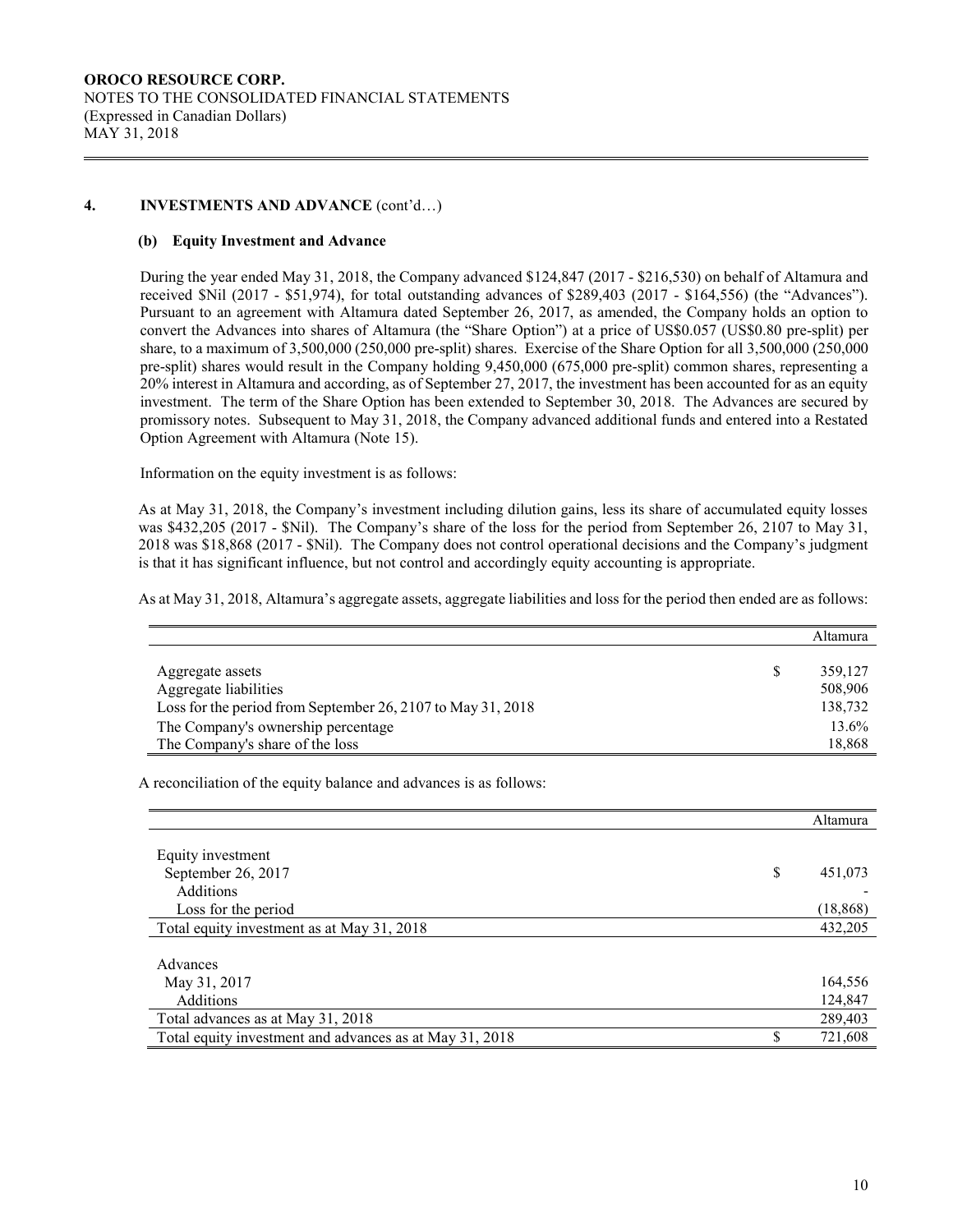## **5. CERRO PRIETO ROYALTY**

Pursuant to the sale of the Company's interest in the Cerro Prieto Property to Goldgroup in fiscal 2013, Goldgroup agreed to pay to the Company a production royalty (the "Production Royalty") quarterly in arrears. The Production Royalty, payable for each month in which the monthly average of the daily PM London gold fix is in excess of US\$1,250 per ounce, is calculated at the rate of 20% of the dollar value of that excess for each ounce of gold produced from the property during that month, to a maximum royalty of US\$90 per ounce. This Production Royalty will be payable for each and every ounce of the greater of:

- i) the first 90,000 ounces of gold produced from the Property; and
- ii) all ounces of gold produced from the Property until the completion of five full years of commercial production, which period commenced on March 1, 2014.

During the year ended May 31, 2018, the Company accrued or received \$142,151 (2017 - \$106,125) in royalty revenue.

## **6. EXPLORATION AND EVALUATION ASSETS**

|                                           | Santo Thomas      | Xochipala     |                   |
|-------------------------------------------|-------------------|---------------|-------------------|
|                                           | Properties        | Property      | Total             |
| May 31, 2017                              | \$                | \$<br>292,329 | \$<br>292,329     |
|                                           |                   |               |                   |
| Acquisition costs                         |                   |               |                   |
| Cash<br>Shares issued                     | 47,247<br>240,000 |               | 47,247<br>240,000 |
|                                           | 287,247           |               | 287,247           |
|                                           |                   |               |                   |
| Deferred exploration expenditures         |                   |               |                   |
| Geologists                                | 39,453            | 35,708        | 75,161            |
| Lease payments, assessment fees and taxes | 21,093            | 5,717         | 26,810            |
|                                           | 60,546            | 41,425        | 101,971           |
|                                           |                   |               |                   |
| May 31, 2018                              | \$<br>347,793     | \$<br>333,754 | \$<br>681,547     |
|                                           |                   |               |                   |
|                                           |                   | Xochipala     |                   |
|                                           |                   | Property      | Total             |
| May 31, 2016                              |                   | \$<br>250,355 | \$<br>250,355     |
|                                           |                   |               |                   |
| Deferred exploration expenditures         |                   |               |                   |
| Geologists                                |                   | 37,068        | 37,068            |
| Lease payments, assessment fees and taxes |                   | 4,906         | 4,906             |
|                                           |                   | 41,974        | 41,974            |
| May 31, 2017                              |                   | \$<br>292,329 | \$<br>292,329     |
|                                           |                   |               |                   |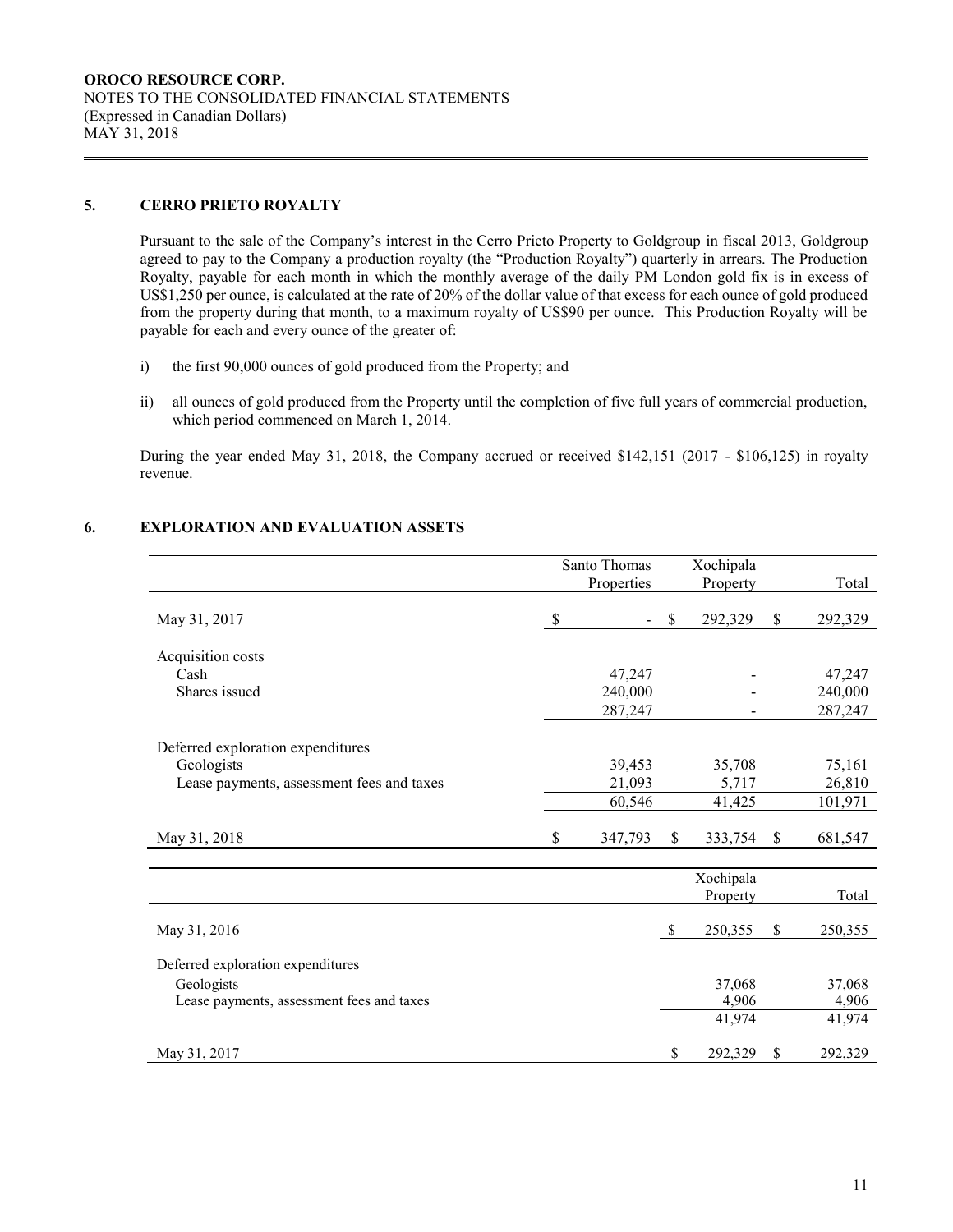## **6. EXPLORATION AND EVALUATION ASSETS** (cont'd…)

#### **(a) Xochipala Property Guerrero State, Mexico**

The Xochipala Property, located in Guerrero State, Mexico, is comprised of the contiguous Celia Gene and Celia Generosa concessions. Minera Xochipala acquired the Xochipala Property in 2007.

#### **(b) Salvador Property, Guerrero State, Mexico**

The Salvador Property is a mining concession 100% owned by Minera Xochipala.

#### **(c) Santo Tomas Properties, Sinaloa State, Mexico**

In February 2018, the Company acquired a 77.5% interest in each of the La China II and the AMP Santo Tomas Red 1 concessions and in an application for the Papago 17 concession (the "Santo Tomas Properties") all of which are contiguous to the concessions which cover the known core of the Santo Tomas mineralized structure (the "Core Concessions"). The Santo Thomas Properties were acquired for a total cash payment of \$47,247 and the issuance of 2,000,000 common shares, valued at \$240,000. The Papago 17 concession was subsequently granted in August 2018.

All three concessions are subject to a 2% net smelter royalty ("NSR").

Altamura holds an un-registered interest in the Core Concessions. The registration of this interest is subject to a legal dispute between the vendor of the interest, who holds a registered 100% interest in the Core Concessions, and third parties. Altamura also holds an indirect 50% interest in the vendor and has an option to acquire the other 50% for US\$16,000,000, subject to a 1% NSR, one half of which can be purchased for US\$2,000,000.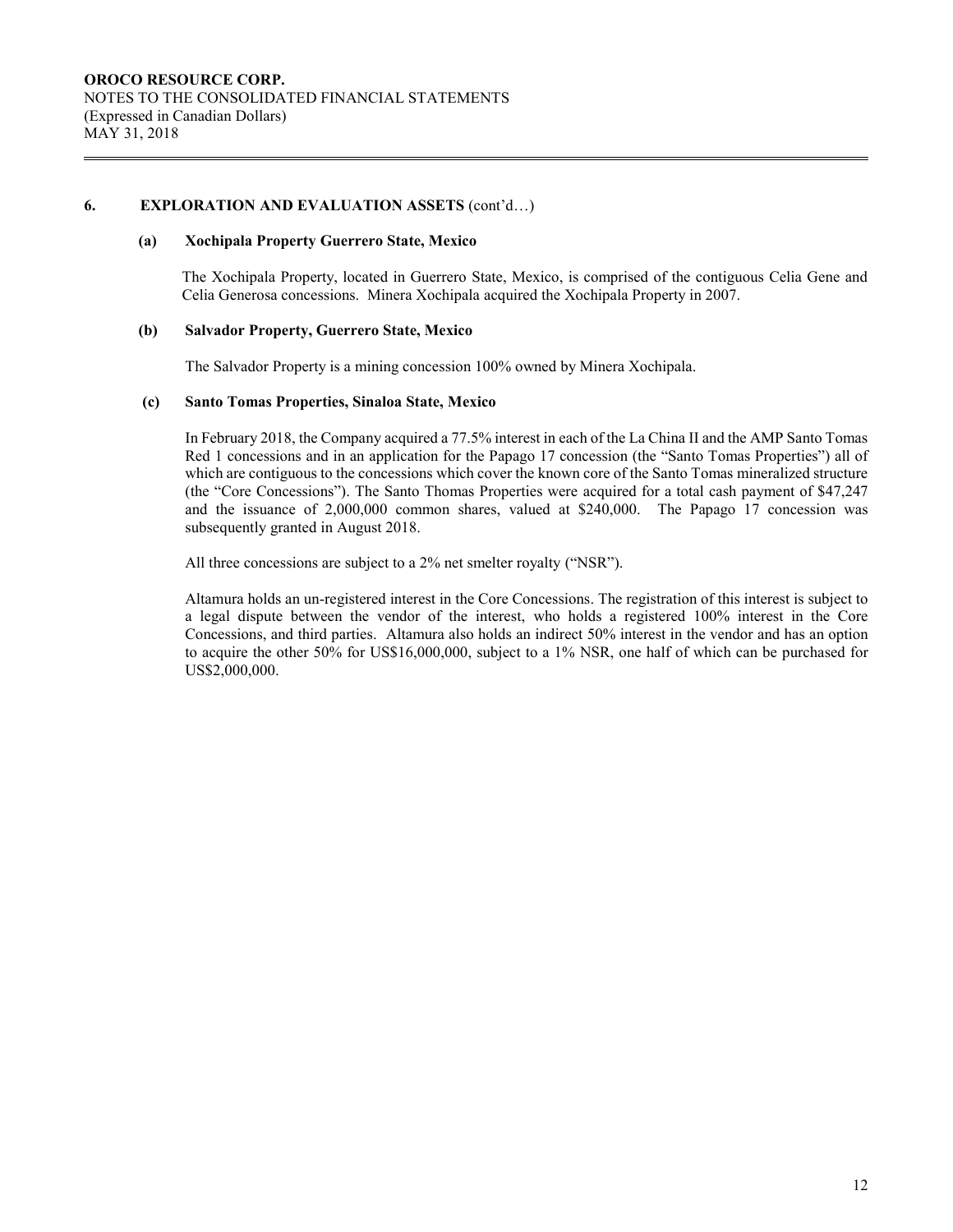# **7. EQUIPMENT**

|                                     | Automotive<br>equipment | Computer<br>equipment | Leaseholds         | Office<br>furniture | Total                 |
|-------------------------------------|-------------------------|-----------------------|--------------------|---------------------|-----------------------|
| Cost                                |                         |                       |                    |                     |                       |
| May 31, 2016                        | $\mathsf{\$}$           | \$                    | \$                 | \$                  | \$                    |
| Additions                           | 15,948                  | 23,110                | 10,017             | 3,070               | 52,145                |
| May 31, 2017<br>Additions           | 15,948                  | 23,110                | 10,017             | 3,070               | 52,145                |
| May 31, 2018                        | \$                      | \$                    | \$                 | \$                  | \$                    |
|                                     | 15,948                  | 23,110                | 10,017             | 3,070               | 52,145                |
| Depreciation                        |                         |                       |                    |                     |                       |
| May 31, 2016<br>Charge for the year | \$<br>10,388<br>557     | \$<br>21,444<br>499   | \$<br>8,127<br>378 | \$<br>2,569<br>100  | \$<br>42,528<br>1,534 |
| May 31, 2017                        | 10,945                  | 21,943                | 8,505              | 2,669               | 44,062                |
| Charge for the year                 | 500                     | 350                   | 302                | 80                  | 1,232                 |
| May 31, 2018                        | \$                      | \$                    | \$                 | \$                  | 45,294                |
|                                     | 11,445                  | 22,293                | 8,807              | 2,749               | \$                    |
| Net book value                      |                         |                       |                    |                     |                       |
| May 31, 2017                        | \$                      | \$                    | \$                 | \$                  | \$                    |
|                                     | 5,003                   | 1,167                 | 1,512              | 401                 | 8,083                 |
| May 31, 2018                        | \$                      | \$                    | \$                 | \$                  | \$                    |
|                                     | 4,503                   | 817                   | 1,210              | 321                 | 6,851                 |

## **8. SETTLEMENT OF NOTE RECEIVABLE**

During the year ended May 31, 2017, the Company received \$1,468,183 as final payment in relation to the sale of the Company's interest in the Cerro Prieto Property to Goldgroup (Note 5).

The payment resulted in the extinguishment of principle of \$1,055,355 and accrued interest of \$120,328 on the note receivable, \$292,500 for receipt of a VAT refund and payment of extension and break fees.

## **9. SHARE CAPITAL AND RESERVES**

#### **Authorized**

An unlimited number of common shares without par value.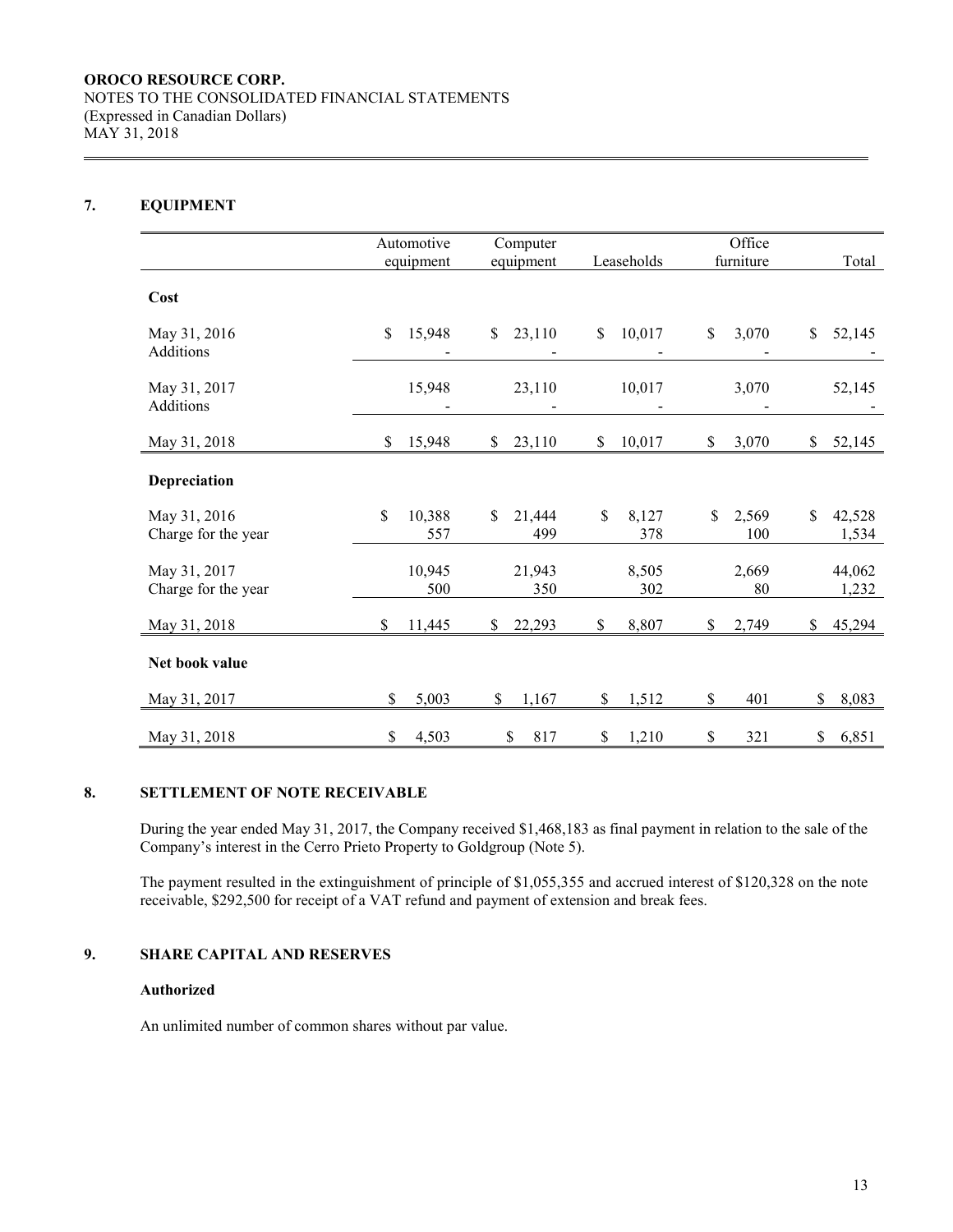## **9. SHARE CAPITAL AND RESERVES** (cont'd…)

#### **Issued share capital**

During the year ended May 31, 2018, the Company issued:

- i. 9,000,000 units at a price of \$0.10 per unit by way of a private placement for total proceeds of \$900,000, with each unit consisting of one common share and one-half of one share purchase warrant. Each whole share purchase warrant will entitle the holder to acquire an additional common share at a price of \$0.16 per common share, for a period of 18 months from the date of issue, subject to acceleration provisions. The Company paid a total of \$18,172 in cash for fees;
- ii. 200,000 common shares, for proceeds of \$15,000, pursuant to the exercise of stock options; and
- iii. 2,000,000 common shares, valued at \$240,000, pursuant to the acquisition of the Santo Tomas Properties (Note 6).

During the year ended May 31, 2017, there was no share capital activity.

#### **Warrants**

Warrant transactions are summarized as follows:

|                                                  | Number of<br>warrants    | Weighted average<br>exercise price |      |
|--------------------------------------------------|--------------------------|------------------------------------|------|
|                                                  |                          |                                    |      |
| Balance, outstanding as at May 31, 2017 and 2016 | $\overline{\phantom{0}}$ |                                    |      |
| Issued                                           | 4,500,000                |                                    | 0.16 |
| Balance, outstanding as at May 31, 2018          | 4,500,000                |                                    | 0.16 |

Warrants outstanding as at May 31, 2018 are as follows:

|           |                | Weighted       |                  |
|-----------|----------------|----------------|------------------|
|           |                | average        |                  |
| Number of |                | remaining life |                  |
| warrants  | Exercise price | (years)        | Expiry date      |
|           |                |                |                  |
| 4,500,000 | 0.16           | 1.41           | October 26, 2019 |
| 4,500,000 |                |                |                  |

#### **Stock options**

The Company has a rolling stock option plan, whereby from time to time, at the direction of the Board of Directors, stock options may be granted to employees, consultants, directors and officers. The number of shares reserved for issuance under the plan shall not exceed 10% of the issued and outstanding common shares of the Company. The exercise price of each option is based on the market price of the Company's common stock at the date of the grant. The options may be granted for a maximum of five years and vesting is determined by the Board of Directors.

During the year ended May 31, 2018, a total of 4,900,000 (2017 - Nil) stock options were granted to certain officers, directors, and consultants of the Company using the Black-Scholes option pricing model. During the year ended May 31, 2018, the Company recognized \$184,289 (2017 - \$Nil) as share-based payment for the fair value of the stock options.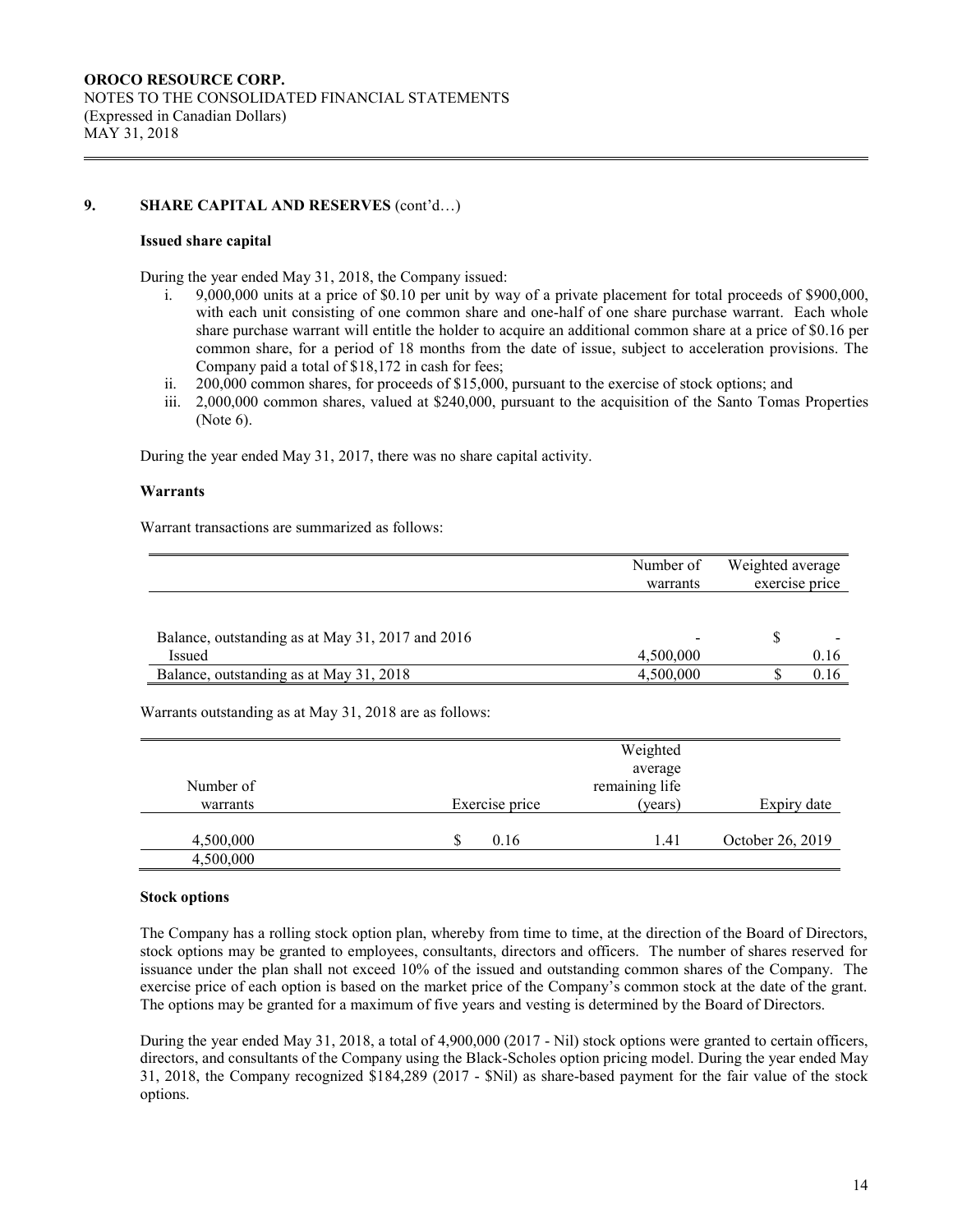# **9. SHARE CAPITAL AND RESERVES** (cont'd…)

#### **Stock options** (cont'd…)

The fair value of options granted was estimated on the grant date using the Black-Scholes option pricing model with weighted average assumptions as follows:

|                                 | For the year ended | For the year ended |
|---------------------------------|--------------------|--------------------|
|                                 | May 31, 2018       | May 31, 2017       |
| Risk-free interest rate         | 1.32%              |                    |
| Expected option life in years   | 3.0 years          |                    |
| Expected stock price volatility | 147%               |                    |
| Expected forfeiture rate        | $0\%$              |                    |

Option transactions are summarized as follows:

|                                                    | Number of<br>options | Weighted average | exercise price |
|----------------------------------------------------|----------------------|------------------|----------------|
|                                                    |                      |                  |                |
| Balance, outstanding as at May 31, 2016<br>Expired | 400,000<br>(400,000) | S                | 0.30<br>0.30   |
| Balance, outstanding as at May 31, 2017            |                      |                  |                |
| Granted                                            | 4,900,000            |                  | 0.075          |
| Exercised                                          | (200,000)            |                  | 0.075          |
| Balance, outstanding as at May 31, 2018            | 4,700,000            |                  | 0.075          |
| Balance, exercisable as at May 31, 2018            | 4,450,000            |                  | 0.075          |

Options outstanding as at May 31, 2018 are as follows:

|           |             |                | Weighted       |                    |
|-----------|-------------|----------------|----------------|--------------------|
|           | Number of   |                | average        |                    |
| Number of | exercisable | Exercise price | remaining life |                    |
| options   | options     | \$             | (years)        | Expiry date        |
|           |             |                |                |                    |
| 3,550,000 | 3,550,000   | 0.075          | 2.20           | August 11, 2020    |
| 150,000   | 150,000     | 0.075          | 2.30           | September 18, 2020 |
| 500,000   | 250,000     | 0.075          | 2.30           | September 18, 2020 |
| 500,000   | 500,000     | 0.075          | 2.40           | October 24, 2020   |
| 4,700,000 | 4,450,000   |                |                |                    |

#### **Reserves**

As at May 31, 2018, the Company had a Stock Option and Warrant Reserve balance of \$2,289,540 (2017 - \$2,110,254) consisting of warrant valuations associated with warrants issued in connection with various private placements and share-based compensation associated with stock option grants to employees, consultants, directors and officers.

As at May 31, 2018, the Company had an Other Comprehensive Income balance of \$103,031 (2017 - \$183,420).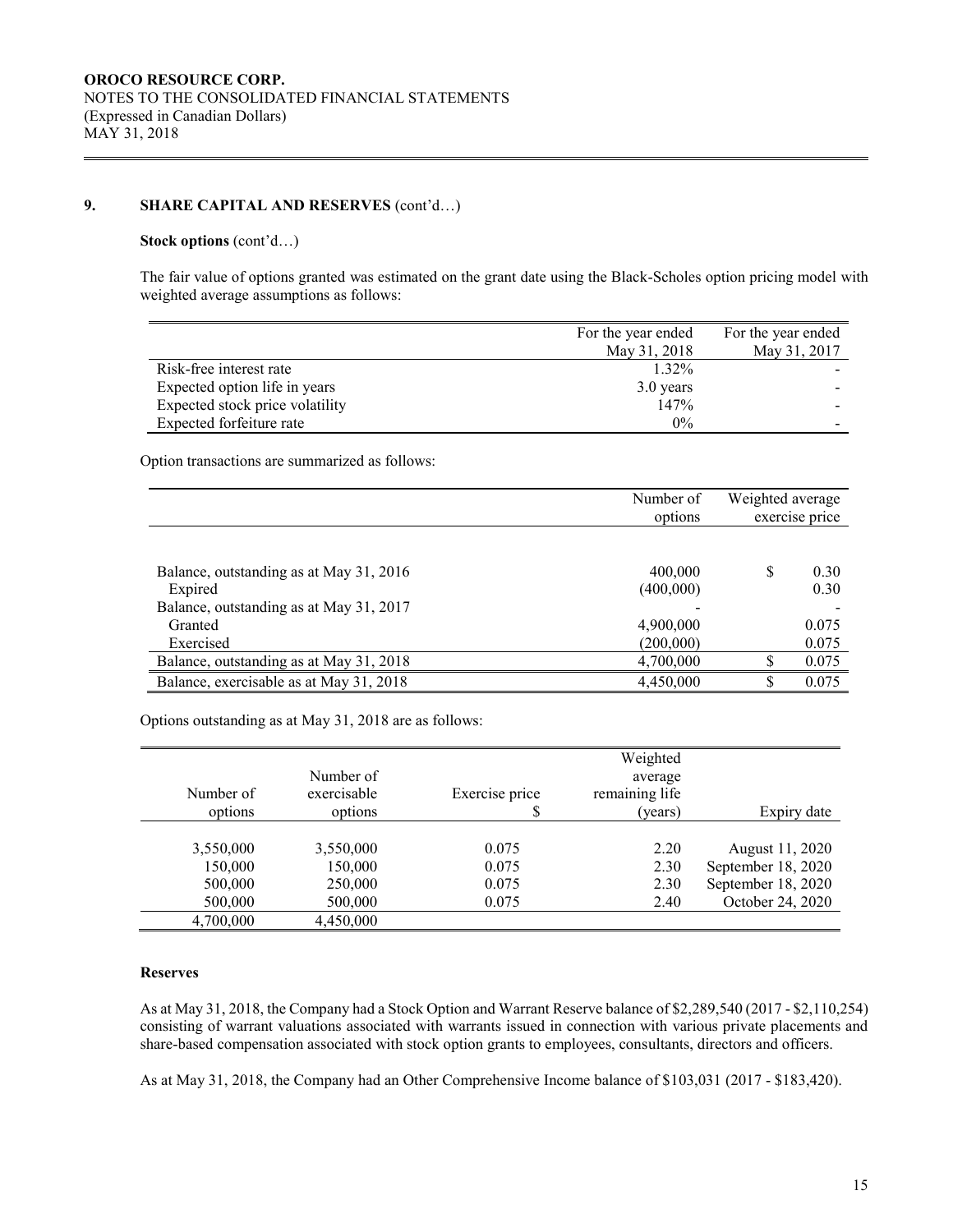## **10. RELATED PARTY TRANSACTIONS**

The Company considers key management personnel to consist of directors and officers. The following expenses were incurred with key management personnel:

|                              | For the year ended<br>May 31, 2018 |  | For the year ended<br>May 31, 2017 |  |
|------------------------------|------------------------------------|--|------------------------------------|--|
| Management and director fees | 244,500                            |  | 245,500                            |  |
| Consulting                   | 21,600                             |  | 21,400                             |  |
| Professional fees            | 102,000                            |  | 102,000                            |  |
| Share-based payment          | 67,543                             |  |                                    |  |
| Total                        | 435.643                            |  | 368,900                            |  |

As at May 31, 2018 included in accounts payable and accrued liabilities was \$215,151 (2017 - \$142,525) owing to officers and directors. The amounts owing are unsecured, non-interest bearing and have no fixed repayment terms.

During year ended May 31, 2018, the Company purchased Nil (2017 - 375,000) common shares of BC Co., a company related by virtue of a director of the Company also being a director of BC Co. (Note 4).

## **11. SEGMENTED INFORMATION**

The Company operates in one segment being the acquisition and exploration of exploration and evaluation assets located in Mexico. Geographic information is as follows:

As at May 31, 2018

|                                   | ∠anada          | Mexico  | Total     |
|-----------------------------------|-----------------|---------|-----------|
| Equipment                         | 2,348           | 4,503   | 6,851     |
| Exploration and evaluation assets | $\qquad \qquad$ | 681,547 | 681,547   |
| Other assets                      | 2.244.559       | 1.385   | 2,255,944 |
| Total assets                      | 2,246,907       | 697.435 | 2.944.342 |

As at May 31, 2017

|                                   | Canada                   | Mexico  | Total     |
|-----------------------------------|--------------------------|---------|-----------|
| Equipment                         | 3,080                    | 5.003   | 8.083     |
| Exploration and evaluation assets | $\overline{\phantom{a}}$ | 292,329 | 292,329   |
| Other assets                      | 2,666,926                | 16.865  | 2,683,791 |
| Total assets                      | 2.670.006                | 314.197 | 2,984,203 |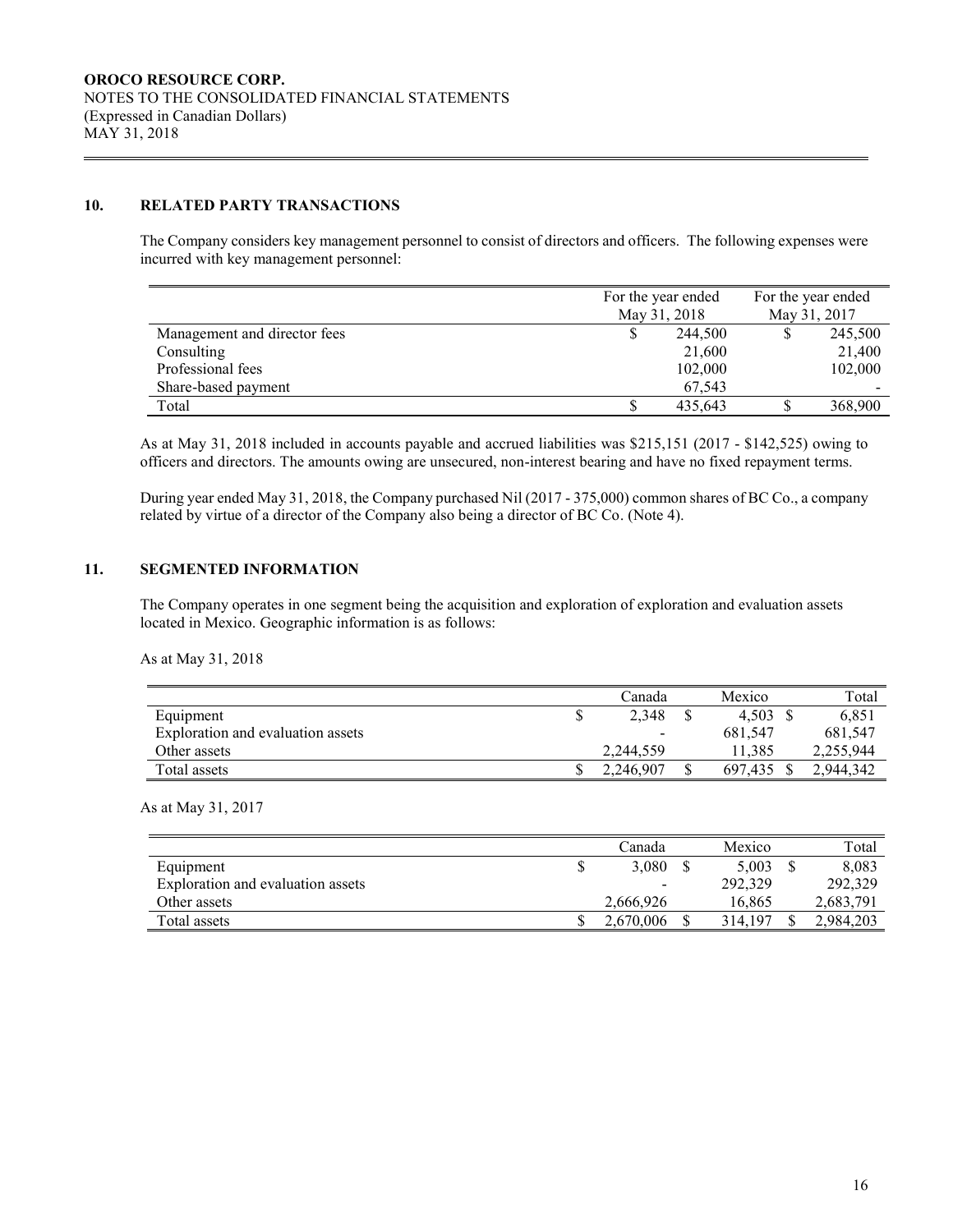## **12. DEFERRED INCOME TAXES**

A reconciliation of income taxes at statutory rates with the reported taxes is as follows:

|                                                                                | 2018        |    | 2017       |
|--------------------------------------------------------------------------------|-------------|----|------------|
| Loss for the year before income taxes and discontinued operations              | (1,377,241) |    | (155, 369) |
| Expected income tax (recovery)                                                 | (366,000)   | S. | (40,000)   |
| Change in statutory, foreign tax, foreign exchange rates and other             | (64,000)    |    | (68,000)   |
| Permanent difference                                                           | 48,000      |    |            |
| Revaluation in other comprehensive income                                      |             |    | (123,000)  |
| Share issue cost                                                               | (5,000)     |    |            |
| Adjustment to prior years provision versus statutory tax returns and expiry of |             |    |            |
| non-capital losses                                                             | (31,000)    |    | 57,000     |
| Change in unrecognized deductible temporary differences                        | 418,000     |    | 174,000    |
| Total deferred income tax expense                                              | -           |    |            |

The Company's deferred income tax liability relates to the Mexican mining royalty at the rate of 7.5%, which was enacted in Mexico from January 1, 2014 on a prospective basis and applies to earnings before the deduction of interest, taxes, depreciation and amortization as follows:

The significant components of the Company's deferred tax liabilities are as follows:

|                                                            | 2018   | 2017   |
|------------------------------------------------------------|--------|--------|
| Deferred tax liabilities                                   | 13.443 | 13,443 |
| Exploration and evaluation assets – Mexican mining royalty | 13.443 | 13.44? |

The significant components of the Company's unrecorded deferred tax assets are as follows:

|                                                 |   | 2018        |    | 2017        |
|-------------------------------------------------|---|-------------|----|-------------|
|                                                 |   |             |    |             |
| Deferred tax assets (liabilities)               |   |             |    |             |
| Exploration and evaluation assets               | S | 902,000     | -S | 778,000     |
| Equipment                                       |   | 3,000       |    | 1,000       |
| Share issue costs                               |   | 4,000       |    |             |
| Available for sale securities                   |   | 3,000       |    | (8,000)     |
| Allowable capital loss                          |   | 857,000     |    | 914,000     |
| Non-capital losses available for future periods |   | 2,445,000   |    | 2,111,000   |
|                                                 |   | 4,214,000   |    | 3,796,000   |
| Unrecognized deferred tax assets                |   | (4,214,000) |    | (3,796,000) |
| Net deferred tax assets                         |   | -           |    |             |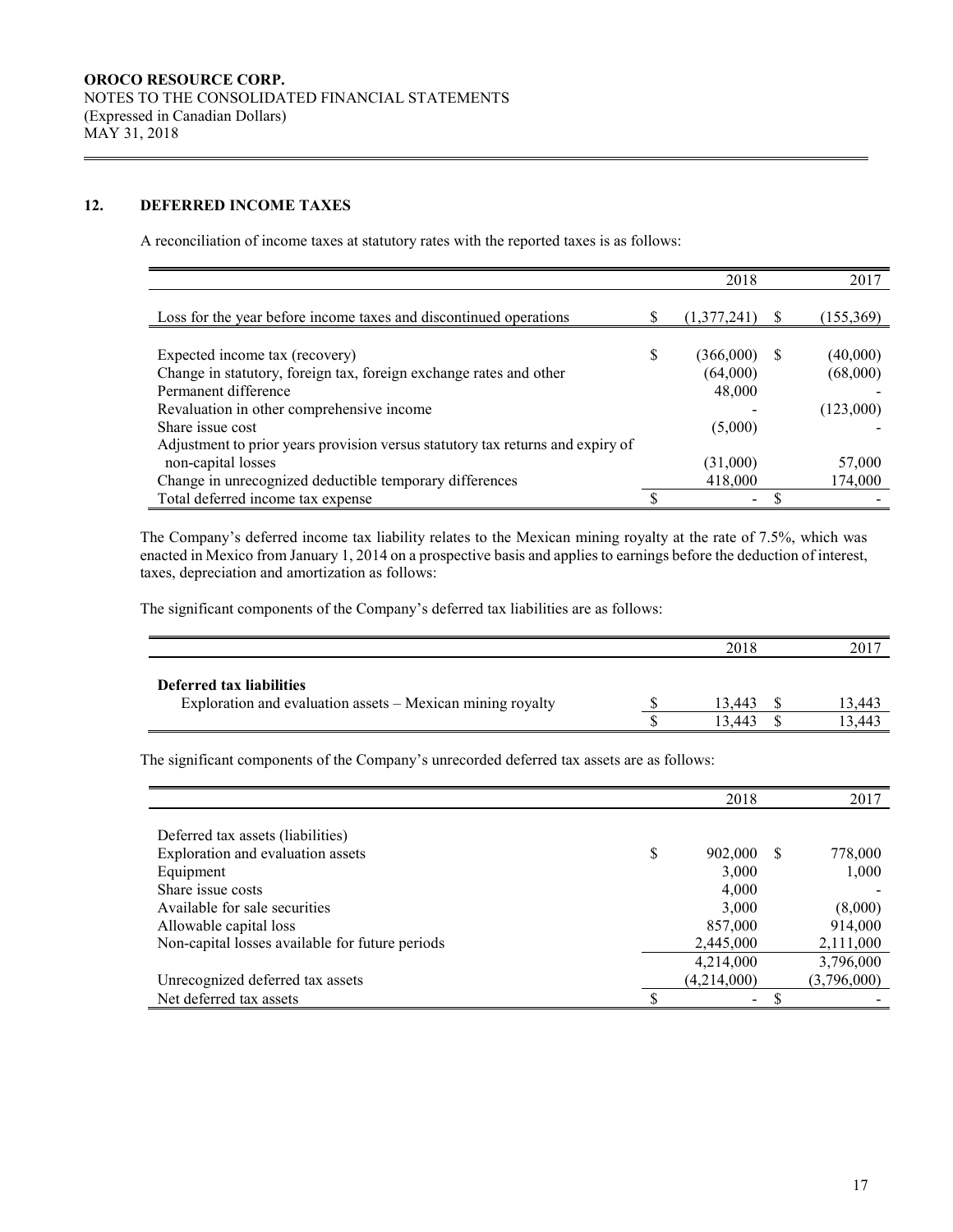## **12. DEFERRED INCOME TAXES** (cont'd...)

The significant components of the Company's temporary differences, unused tax credits and unused tax losses that have not been included on the consolidated statement of financial position are as follows:

|                                                 |   | 2018      | <b>Expiry Date Range</b> |
|-------------------------------------------------|---|-----------|--------------------------|
|                                                 |   |           |                          |
| Temporary differences                           |   |           |                          |
| Exploration and evaluation assets               | S | 3,305,000 | No expiry date           |
| Equipment                                       |   | 8,000     | No expiry date           |
| Share issue costs                               |   | 15,000    | 2038 to 2041             |
| Available for sale securities                   |   | 25,000    | No expiry date           |
| Allowable capital loss                          |   | 3,176,000 | No expiry date           |
| Non-capital losses available for future periods |   | 9,042,000 | 2026 to 2037             |

Tax attributes are subject to review, and potential adjustment, by tax authorities.

#### **13. SUPPLEMENTAL CASH FLOW INFORMATION**

|                                                                         | For the year ended |              | For the year ended |              |
|-------------------------------------------------------------------------|--------------------|--------------|--------------------|--------------|
|                                                                         |                    | May 31, 2018 |                    | May 31, 2017 |
| Interest paid<br>Taxes paid                                             | S                  |              | - \$               |              |
| Non-cash transactions not included in investing or financing activities |                    |              |                    |              |
| Exploration and evaluation assets included in accounts payable          | S.                 | 3,094        | - S                | 3,005        |
| Shares issued for acquisition of exploration and evaluation assets      |                    | 240,000      |                    |              |
| Allocation of fair value of options exercised                           |                    | 5,003        |                    |              |
| Allocation of amount from receivables to note receivable                |                    |              |                    | 386,627      |
| Allocation of available for sale securities to investment in            |                    |              |                    |              |
| associated company                                                      |                    | 451,073      |                    |              |
| Unrealized loss on fair value of available for sale securities          |                    | (80,389)     |                    | (944.908`    |

#### **14. FINANCIAL INSTRUMENT RISK AND CAPITAL**

The Company's objectives when managing capital are to identify, pursue and complete the exploration and development of mineral properties, to maintain financial strength, to protect its ability to meet its on-going liabilities, to continue as a going concern, to maintain creditworthiness and to maximize returns for shareholders over the long term. The Company does not have any externally imposed capital requirements to which it is subject. Capital of the Company comprises shareholders' equity. There has been no significant change in the Company's objectives, policies and processes for managing its capital during the year ended May 31, 2018.

The Company manages the capital structure and makes adjustments to it in light of changes in economic conditions and the risk characteristics of the underlying assets. To maintain or adjust the capital structure, the Company may attempt to issue new shares. The Company's investment policy is to invest its cash in financial instruments in high credit quality financial institutions with terms to maturity selected with regards to the expected timing of expenditures from continuing operations.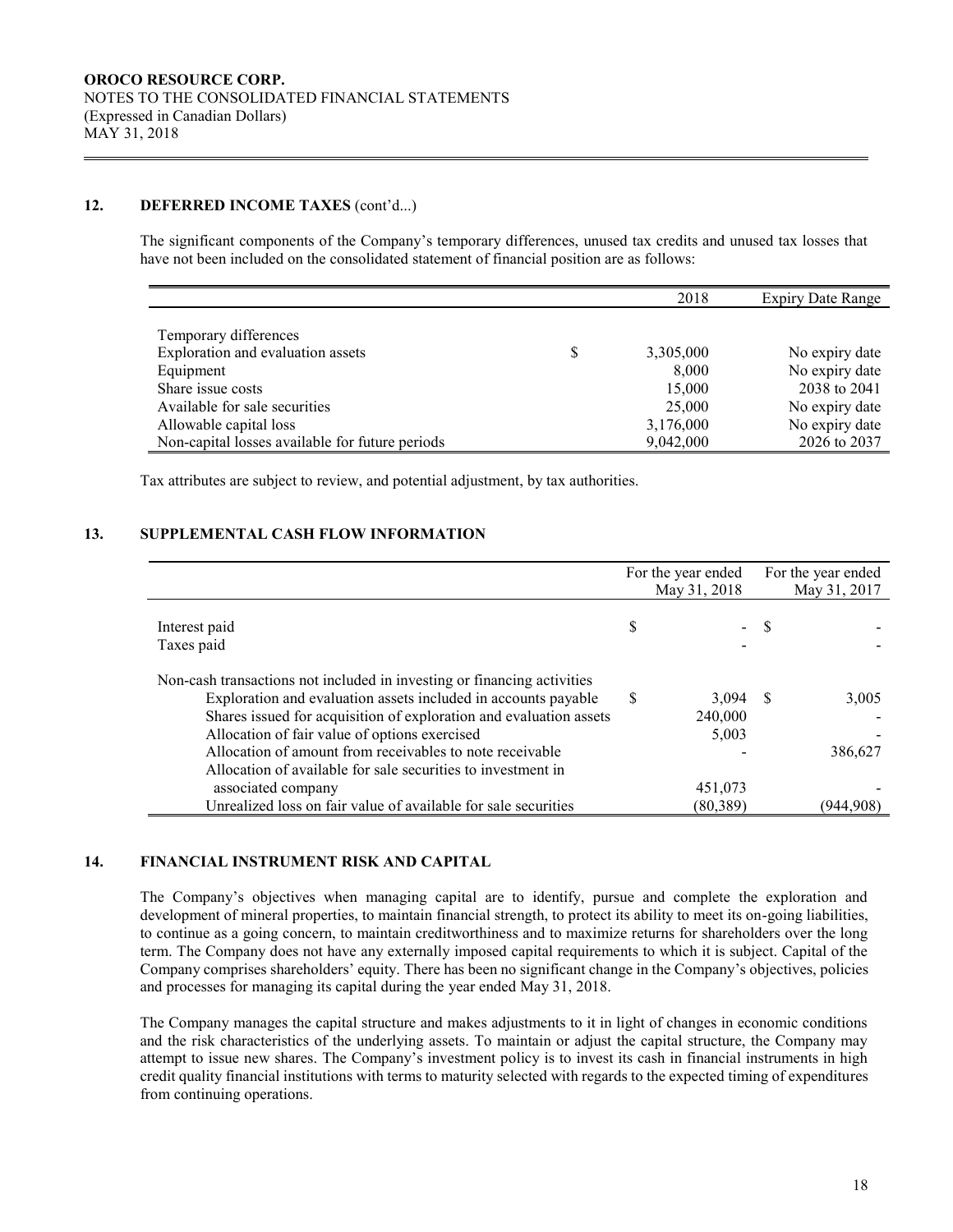## **14. FINANCIAL INSTRUMENT RISK AND CAPITAL** (cont'd…)

#### **Fair value hierarchy**

The Company's financial instruments recorded at fair value require disclosure about how the fair value was determined based on significant levels of inputs described in the following hierarchy:

Level 1 - Quoted prices are available in active markets for identical assets or liabilities as of the reporting date. Active markets are those in which transactions occur in sufficient frequency and value to provide pricing information on an ongoing basis.

Level 2 - Pricing inputs are other than quoted prices in active markets included in level 1. Prices in level 2 are either directly or indirectly observable as of the reporting date. Level 2 valuations are based on inputs including quoted forward prices for commodities, time value and volatility factors, which can be substantially observed or corroborated in the market place.

Level 3 - Valuations in this level are those with inputs for the asset or liability that are not based on observable market data.

#### **Management of Industry Risk**

The Company is engaged in mineral exploration and manages related industry risk issues directly. The Company may be at risk for environmental issues and fluctuations in commodity pricing as well as changes in foreign government policy. Management is not aware of and does not anticipate any significant environmental remediation costs or liabilities in respect of its current operations; however, it is not possible to be certain that all aspects of environmental issues affecting the Company, if any, have been fully determined or resolved.

## **Management of Financial Risk**

The carrying value of cash, receivables, note receivable and trade payables and accrued liabilities approximated their fair value because of the short-term nature of these instruments. Cash is measured at a level 1 of the fair value hierarchy. The Goldgroup and Pub Co. shares recorded in available for sale securities are measured at a level 1 of the fair value hierarchy and the BC Co. shares recorded in available for sale securities are measured using level 3 of the fair value hierarchy based on cost at time of acquisition. The Company's financial instruments are exposed to certain financial risks, which include credit risk, liquidity risk, and market risk.

#### **Credit Risk**

Credit risk is the risk that one party to a financial instrument will fail to discharge an obligation and cause the other party to incur a financial loss. The Company's primary exposure to credit risk is on its bank accounts. The bank accounts are mainly held with a major Canadian bank and this minimizes the risk to the Company.

## **Liquidity Risk**

Liquidity risk is the risk that the Company will not have sufficient funds to meet its financial obligations when they are due. The Company manages liquidity risk through the management of its capital structure and financial leverage as outlined above. The Company monitors its ability to meet its short-term expenditures by raising additional funds through share issuance when required. All of the Company's financial liabilities have contractual maturities of 30 days or due on demand and are subject to normal trade terms. The Company is exposed to liquidity risk.